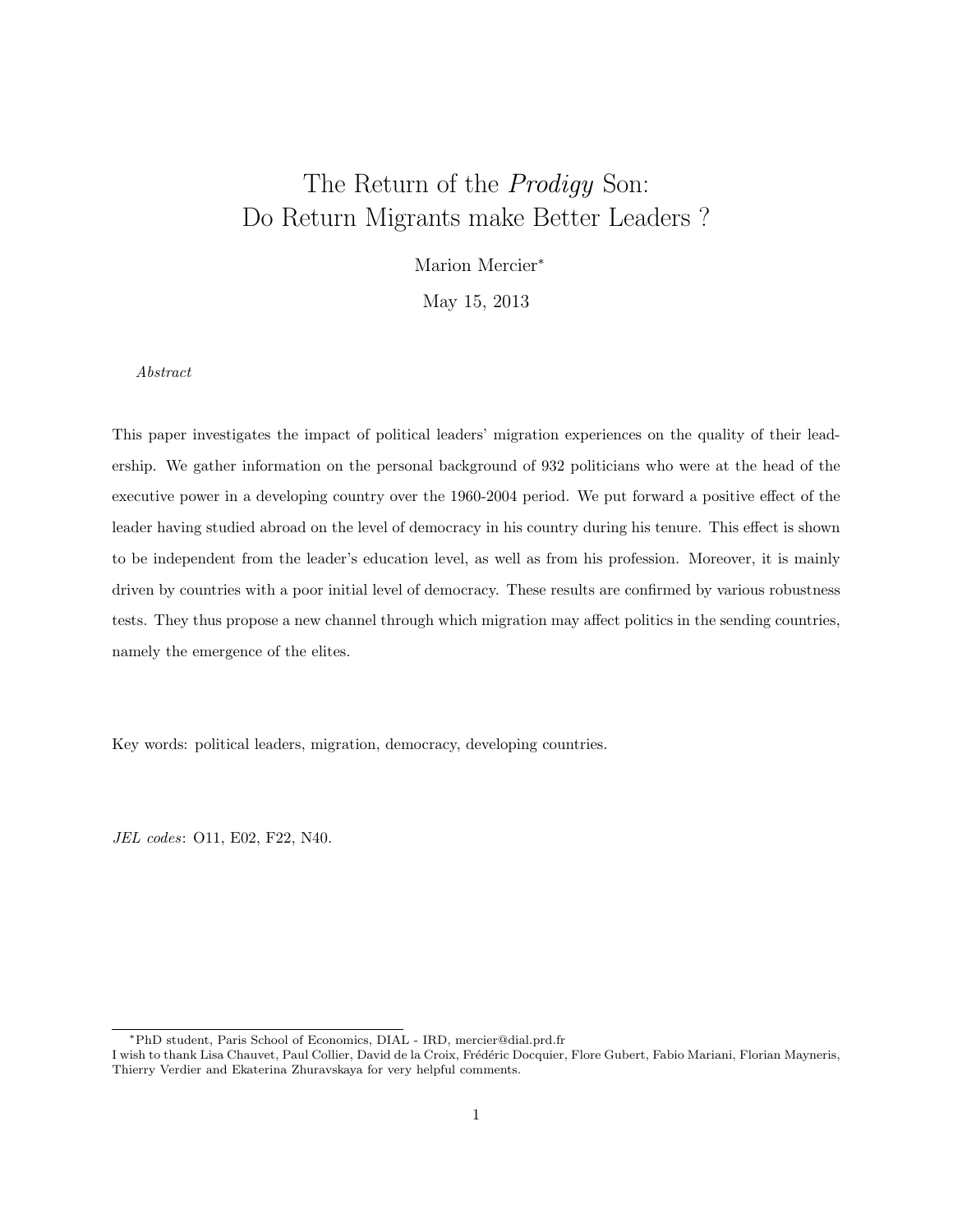# 1 Introduction

Recent as well as ancient history of the world has been marked by some individual personalities who played an important role either in major events (economic, political, cultural, etc.) or in the construction of ideologies and intellectual trends, or both. This in particular the case of certain political figures, such as Joseph Stalin, Felix Houphouët-Boigny or Indira Gandhi. When reaching the highest functions, political leaders become likely to shape the development path of their country, which may have long-run consequences.

Although they may be constrained in their actions through different national mechanisms, such as checks and balances or strong armies, leaders of the executive power undoubtedly play a potentially major role in the political and economic evolution of the country they are at the head of. Jones and Olken (2005) find that individual leaders have had a crucial impact on the growth pattern and policy outcomes of their countries since 1945. Leaders' effects are shown to be more important in autocratic settings, where their actions are less constrained. Thus, leaders have an individual impact on country-level economic and political outcomes. Following this result, one associated question emerges: which individual characteristics of the leaders affect the quality of their leadership, and thus the development outcomes of their country? Besley, Montalvo, and Reynal-Querol (2011) started investigating this issue by studying the impact of leaders' education, and emphasize a positive and significant impact of leaders' educational attainment on growth. In this paper, we take a different direction in two respects: first, we question the impact of leaders' characteristics on the quality of institutions in developing countries, an outcome that has never been directly tested by the literature to date. Second, we specifically document the impact of leaders' migration experience on their country's outcome.

The first contribution of this paper is to build a new database gathering information on the personal characteristics of 932 leaders who were at the head of a developing country between 1960 and 2004. In particular, the data set informs their migration history. Its second contribution is to provide original evidence about one specific channel through which migration may impact politics in the home country: namely, the emergence of political elites.

Anecdotal evidence clearly shows that a lot of leaders in the developing world had a migration experience before reaching power. It is much less clear whether these migration experiences affect the quality of their leadership, and in which direction. Some cases suggest that leaders who lived abroad in their past are prone to promote democracy. For instance, after having realized part of his studies in Russia, Punsalmaagiin Ochirbat led the Mongolian 1990 Democratic Revolution. During the seven following years that he spent in power, he accompanied his country toward the stabilization of democracy. On the contrary, history also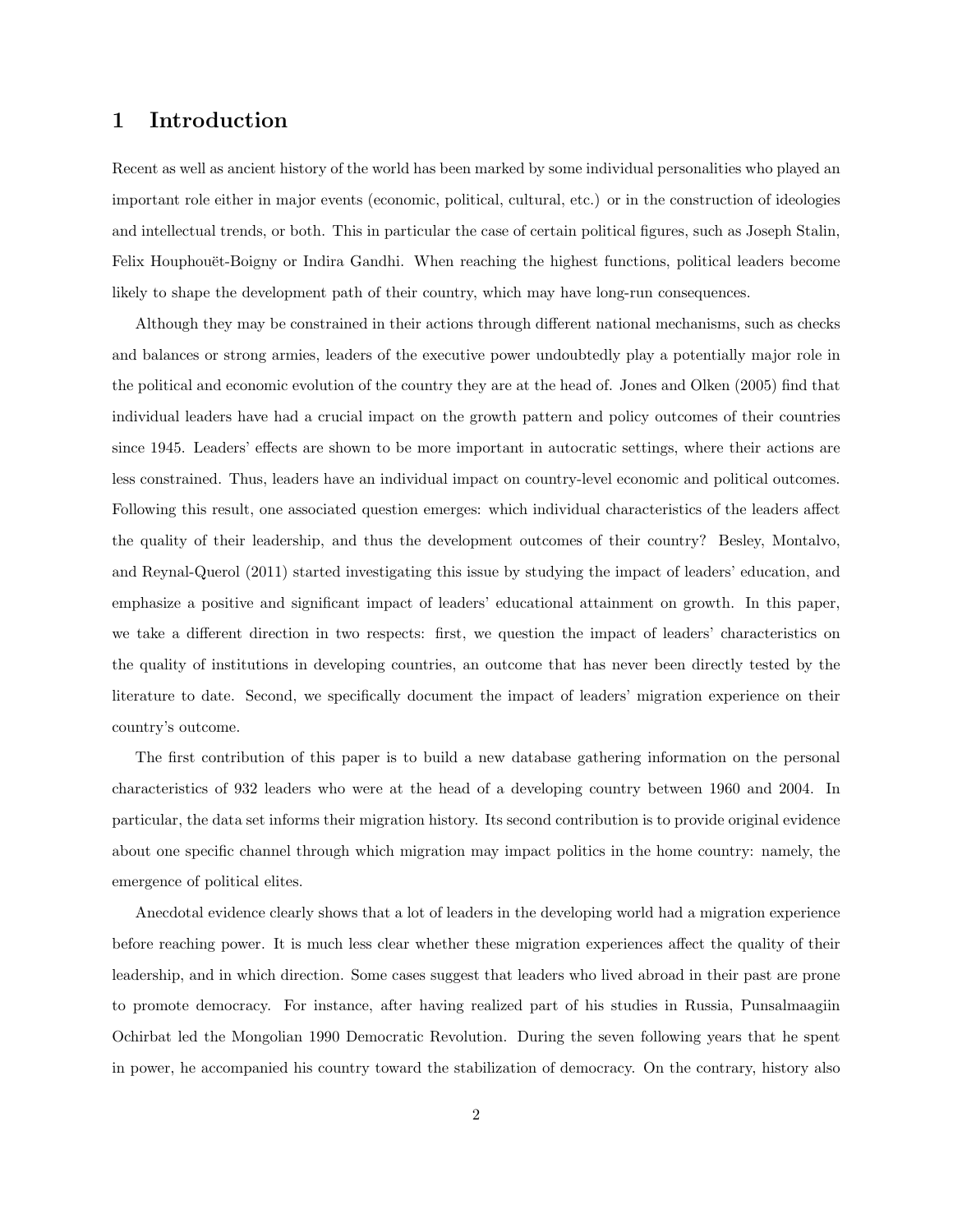provides instances of autocrats with an experience abroad. This is the case of Saddam Hussein, President of Iraq between 1979 and 2003, who studied in Egypt, or of Bashar al-Assad, President of Syria since 2000, who was trained in ophthalmology in the United Kingdom.

Beyond anecdotal evidence, the literature does not provide a systematic quantitative analysis of the impact of leaders' migration history on the quality of the institutions they lead. This paper aims at filling this gap. Thanks to the data at hand, we assess the effect of different types of migration experiences of the leaders on democracy in their country. While migration per se is not found to affect the quality of political institutions, it appears that leaders who studied abroad are associated with higher levels of democracy. We implement various tests that confirm this result. In particular, we show that the positive correlation is not due to specific preferences of democracies which would privilege leaders who studied abroad.

The rest of the paper is organized as follows: next section briefly summarizes the related literature, both regarding the impact of leaders and regarding the effects of migration on politics in the sending country. Section 3 presents the data that were collected for this study. Benchmark results are displayed in Section 4. We investigate two main channels through which these benchmark results could be biased by endogeneity in Sections 5 and 6. Section 7 proposes an extension on the effect of democracy at destination. Robustness tests are presented in Section 8. Finally, Section 9 concludes.

## 2 Literature review

#### 2.1 Do decision-makers matter?

The impact of individual decision-makers on aggregate outcomes is an important question in economics. The literature has already tackled this question, as well as the extent and personal determinants of individuals' influence, notably in the frames of firms and of central banks. Focusing on firm heads, Bertrand and Schoar (2003) build an original data set that allows them to track individual managers during their whole career across different firms. Thanks to these data, they are able to estimate the impact of manager fixedeffects on firm-level outcomes, controlling for year fixed-effects as well as firm fixed-effects and firm-level time-varying characteristics. They emphasize an important impact of individual managers on corporate practises and on firms performances. They also show that age and educational background partly explain the observed differences in the manager fixed effects. A few papers have also investigated the impact of central bankers' characteristics. In particular, Adolph (2004) shows that central bankers' career backgrounds affect different outcomes such as inflation or interest rates, as well as declared preferences. In a similar perspective,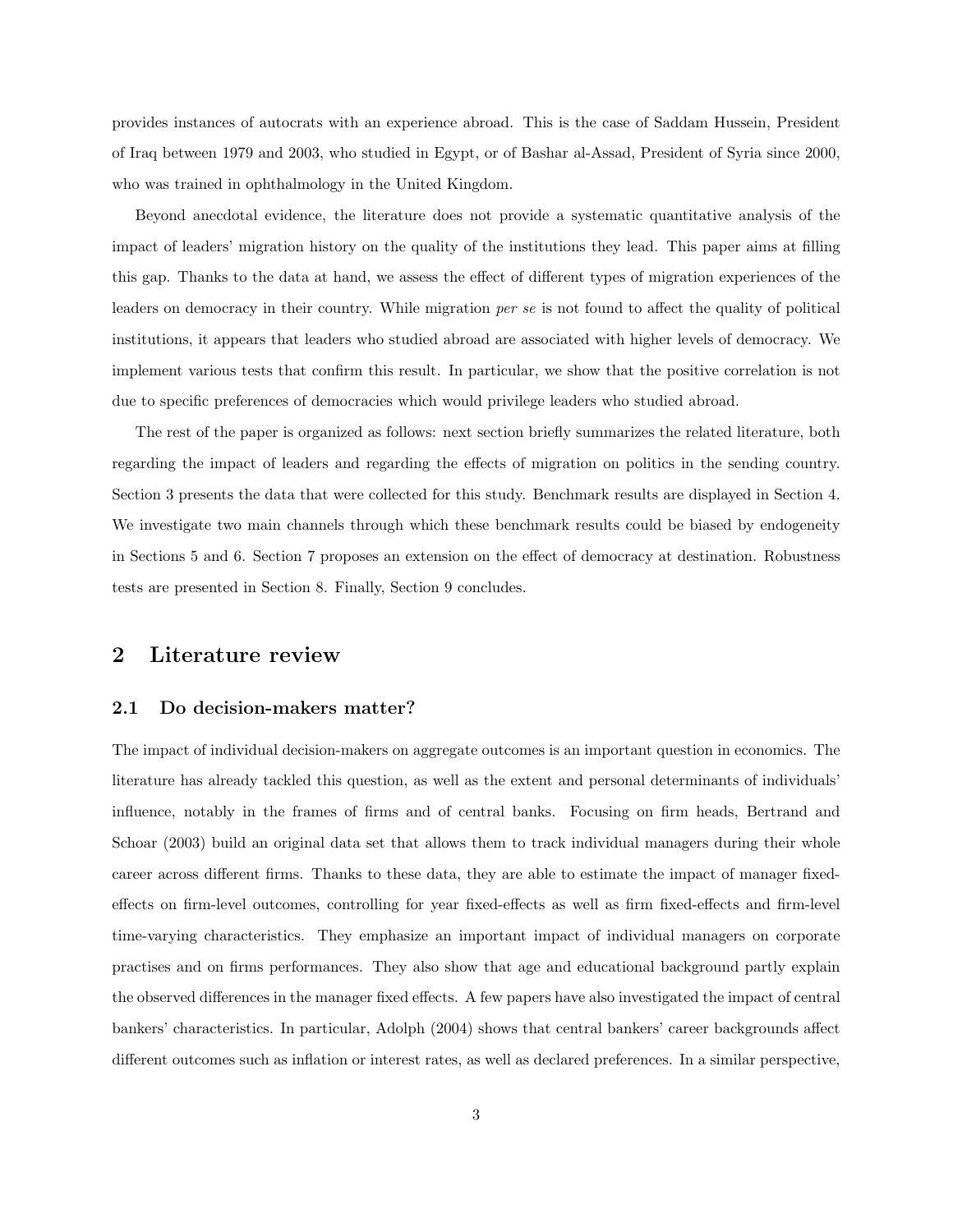Göhlmann and Vaubel (2007) find, in a panel setting, that central bankers have different levels of aversion to inflation depending on their educational and occupational backgrounds.

As well as the characteristics of individual decision-makers may affect aggregate outcomes at the firm and central bank levels, the characteristics of political leaders may shape aggregate outcomes at the country level. This hypothesis is the basis of our paper, and has already been tackled by the economic literature. In a seminal paper, Jones and Olken (2005) examine the change in national leaders as an explanation of growth shifts. They rely on a data set gathering 130 countries over the 1945-2004 period, which represents 1,108 different national leaders for 1,294 disctinct leadership periods. Investigating the impact of individual leaders on growth is challenging since it is reasonably arguable that switches in leadership are not random. Growth may in particular be an important determinant of the probability of leader change: for example, in democratic settings, incumbents have been shown to be much more likely to be reelected during economic booms (Fair (1978)). Jones and Olken (2005) rely on an original strategy to assess the causal effect of leadership changes on growth: they identify leaders who died unexpectedly during their tenure, either because of a natural cause or because of an accident, and thus exogenously left power. These cases of leader transitions provide natural experiments to study the impact of leadership changes on economic outcomes: in such cases, the timing of variation in the leadership is argued to be unrelated to underlying economic conditions. Thanks to this identification strategy, they find robust evidence that leaders matter for growth, especially in autocratic settings. Moreover, they push the analysis further by investigating which policies are affected by individual leaders. Their results provide strong evidence that leaders have an impact on monetary policy, while fiscal, trade and security policies do not appear to be clearly affected. Putting forward a causative influence of leaders on economic outcomes, in particular in non democratic settings, this paper paved the way for further investigation on the role of leaders.

Logically following Jones and Olken (2005) results, as well as the literature documenting the impact of firm managers and central bankers, the question of the individual characteristics that affect the quality of leadership emerges. Besley, Montalvo, and Reynal-Querol (2011) go one step further in this direction by investigating the impact of leaders' education. They expand the data set used by Jones and Olken (2005) to 1848, and collect information on education for a core sample of 1,654 leaders in 197 countries. They rely on the same identification strategy as Jones and Olken (2005), and allow leaders' effects to have an heterogenous impact on growth depending on educational attainment. This allows them to put forward a significant impact of leaders' education on growth: the more educated is the leader who leaves power unexpectedly, the larger is the negative impact on economic growth. In a companion paper, Besley and Reynal-Querol (2011) also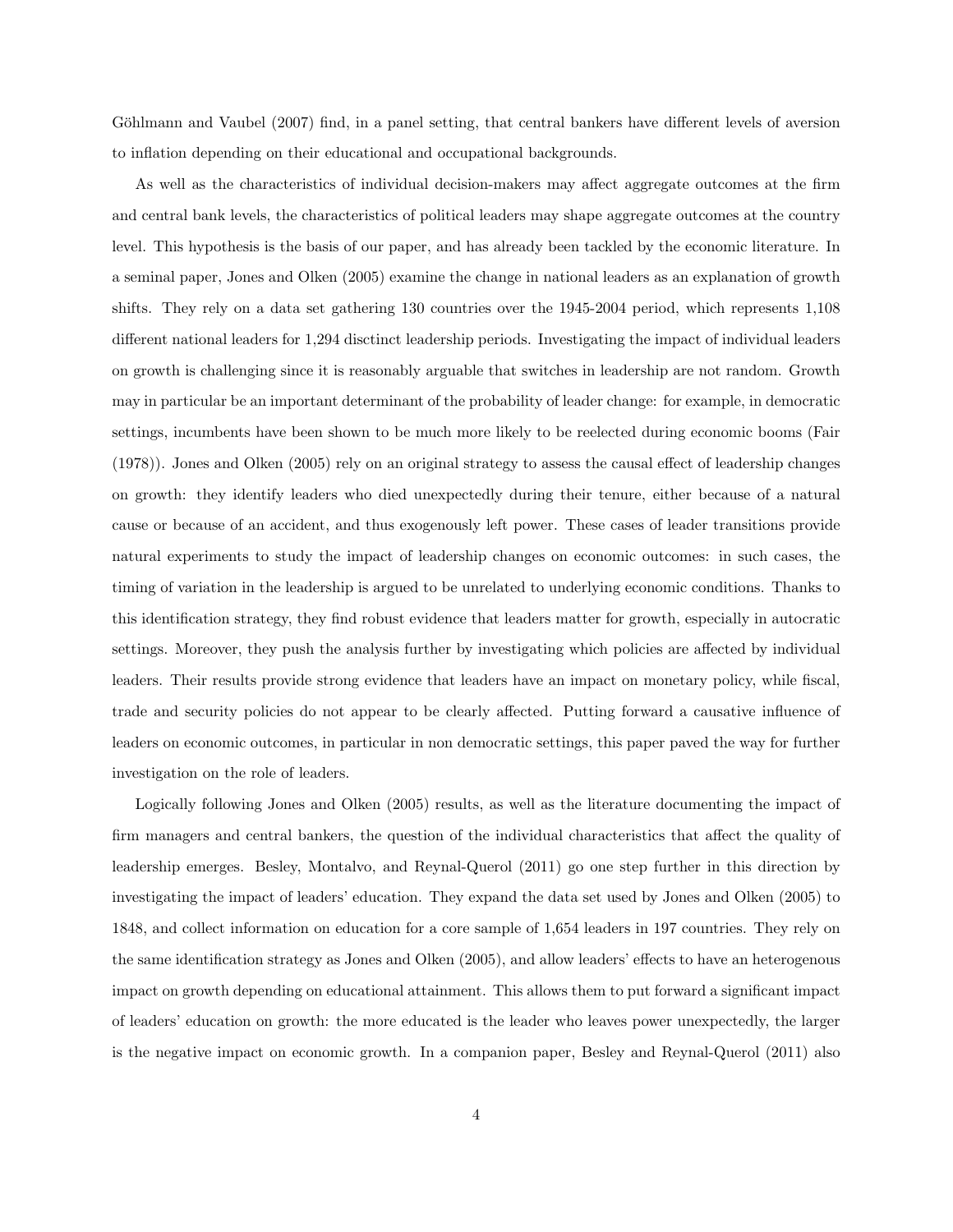question the process of choice of the leader by investigating the differences in educational attainment between leaders who are selected in democracies and leaders who are selected in autocracies. They find an interesting result: democracies are shown to be more likely to select a highly educated leader. Taken together, these two papers suggest that, on the one hand, democracies select leaders differently regarding their educational background, and on the other hand, this educational background of the leaders drives their ability to affect growth. Education of the leaders is also put under study, together with professional background, by Dreher et al. (2009). This paper employs a panel data set over the 1970-2002 period, which gathers information on more than 500 political leaders from 73 countries, to investigate the impact of leaders' education and occupation on the implementation of market-liberalizing reforms. They find that former entrepreneurs and scientists tend to enhance reforms (measured by the Economic Freedom index from Gwartney, Lawson, and Norton (2008)), while former unionists have the opposite effect. The effect of profession is also shown to depend on the time spent in office: economists seem to be more reform-oriented only after a certain time. To our knowledge, these papers are the only existing statistical studies on the individual characteristics that determine leaders' influence on country-level outcomes, either growth or liberalization reforms.

Focusing on local leaders, Chattopadhyay and Duflo (2004) investigate the impact women's leadership on policy decisions. They rely on a randomized policy experiment which consisted in the reservation of one third of the Indian Village Council head positions for women. They investigate how this random treatment affected the provision and choices of local public goods. They find that political reservation for women in Indian local village councils has induced a better access to public goods which are closely linked to women's concerns, like drinking water. Local leaders' gender thus appears to affect their political choices in this setting. Related to this paper, in a recent work, Persson and Zhuravskaya (2011) study the impact of the personal characteristics of provincial leaders on the provision of local public goods and on rent extraction in China. They build a panel data set for 30 provinces of China over the 1986-2005 period, gathering information on the backgrounds and careers of provincial party secretaries. In particular, they collect information on the different places where provincial leaders worked before reaching this position, which allows them to identify party secretaries who have close ties to the local elites (local party secretaries). They show that those local party secretaries behave differently in terms of policy choices: namely, they reallocate public expenditure in education and health rather than in investment, provide more local public goods, and tend to extract less rent. Lastly, Franck and Rainer (2012) investigate the impact of leaders' ethnicity on infant mortality and education. Relying on individual data on a panel of 18 African countries, they show that being the coethnic of the political leader is strongly positively correlated with literacy and negatively with infant mortality.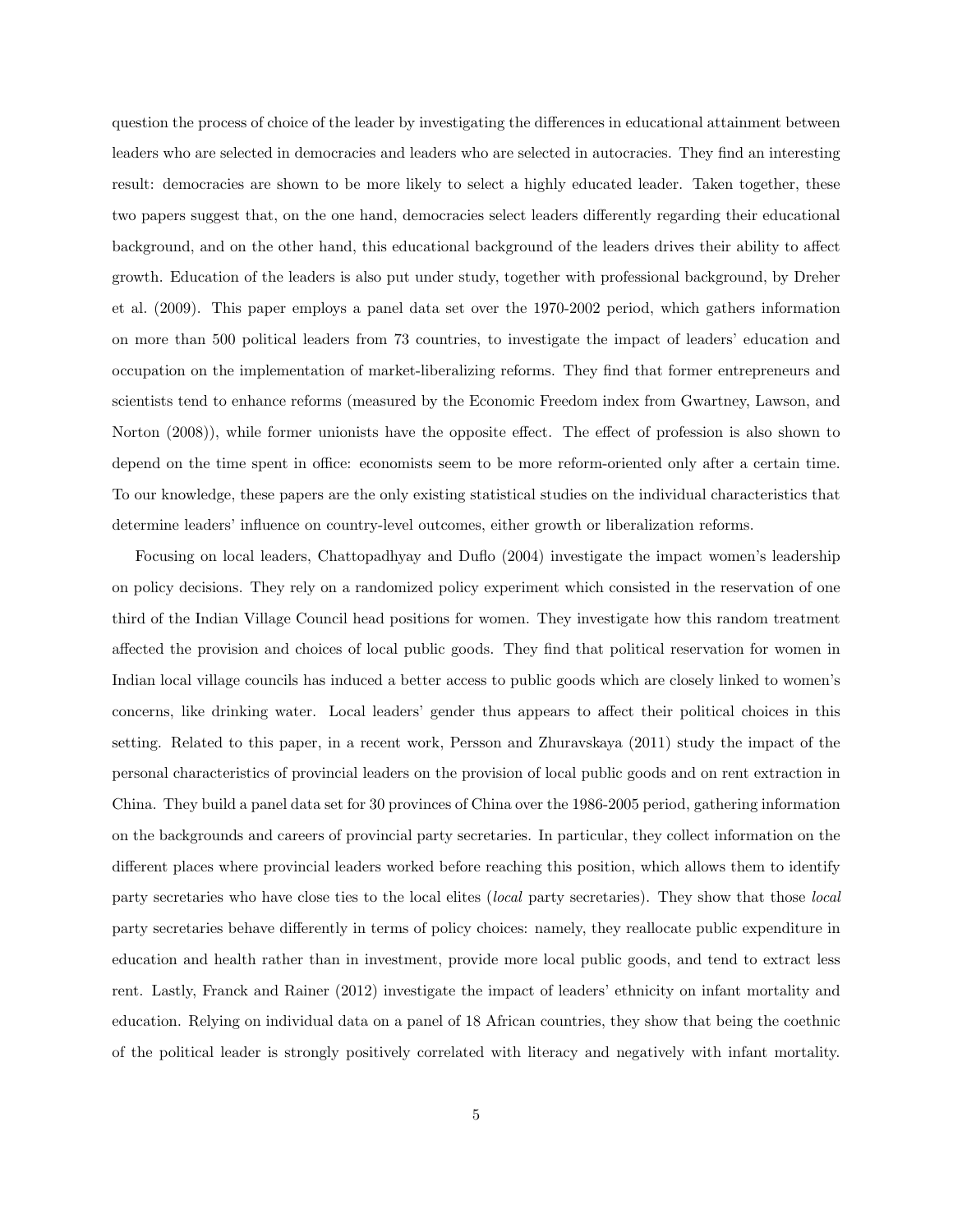They thus provide new evidence of ethnic favoritism through the individual identity of the leader.

We build on this recent and promising literature on the personal characteristics of decision-makers. Thanks to the collection of original data, we investigate the impact of leaders' migration experiences on the quality of leadership in the developing world over the 1960-2004 period. A second strand of the literature, which assesses the impact of migration on politics in the origin country, justifies asking this question.

#### 2.2 The impact of migration on the origin country

The economic literature on migration and politics in the sending country suggests an important interaction between them. Two main approaches developed, respectively on the macro and micro nexus between the different dimensions of migration and political outcomes. On the macro side first, and closely related to the problematic of this paper, Spilimbergo (2009) questions the impact of foreign education on democracy in the home country. Using a panel data set on foreign students starting in the 1950s, he finds that individuals educated abroad have a fostering effect on democracy in their home country, if this education is acquired in democratic countries. The author proposes five potential mechanisms through which education in a more democratic country can positively affect democracy in the origin country.

"First, foreign-educated "technocrats" [...] can impose their own preferences in favor of democratic regimes. Second, foreign-educated leaders seem to be extremely motivated to keep up with the more developed countries where they studied [...]. Third, foreign-educated individuals make it more difficult for dictatorial regimes to maintain repression, because they foster the dissemination of new ideas at home. Fourth, foreigneducated individuals can make repressive activities more costly for a dictatorial regime, since they have easier access to external media. [...] Fifth, education abroad may inculcate a sense of common identity with the international democratic community."

In this paper, we specifically investigate the second suggested channel, by focusing on leaders who lived (and, in certain cases, studied) abroad before reaching power. Still in this macro perspective, Docquier et al. (2011) document the effect of emigration on the home countries institutions. In a panel setting, they investigate the impact of emigration rates, both total and skilled, on different indexes of the quality of institutions in the home country (namely, the Political Rights and Civil Liberties indexes from Freedom House data set, the Polity index from Polity IV data set, and the Economic Freedom of the World index). Their empirical results show a positive effect of total emigration rate on the quality of political institutions in the sending country. The impact of skilled emigration is found to be ambiguous. They complement this econometric analysis by simulations thanks to which they put forward a generally positive impact of skilled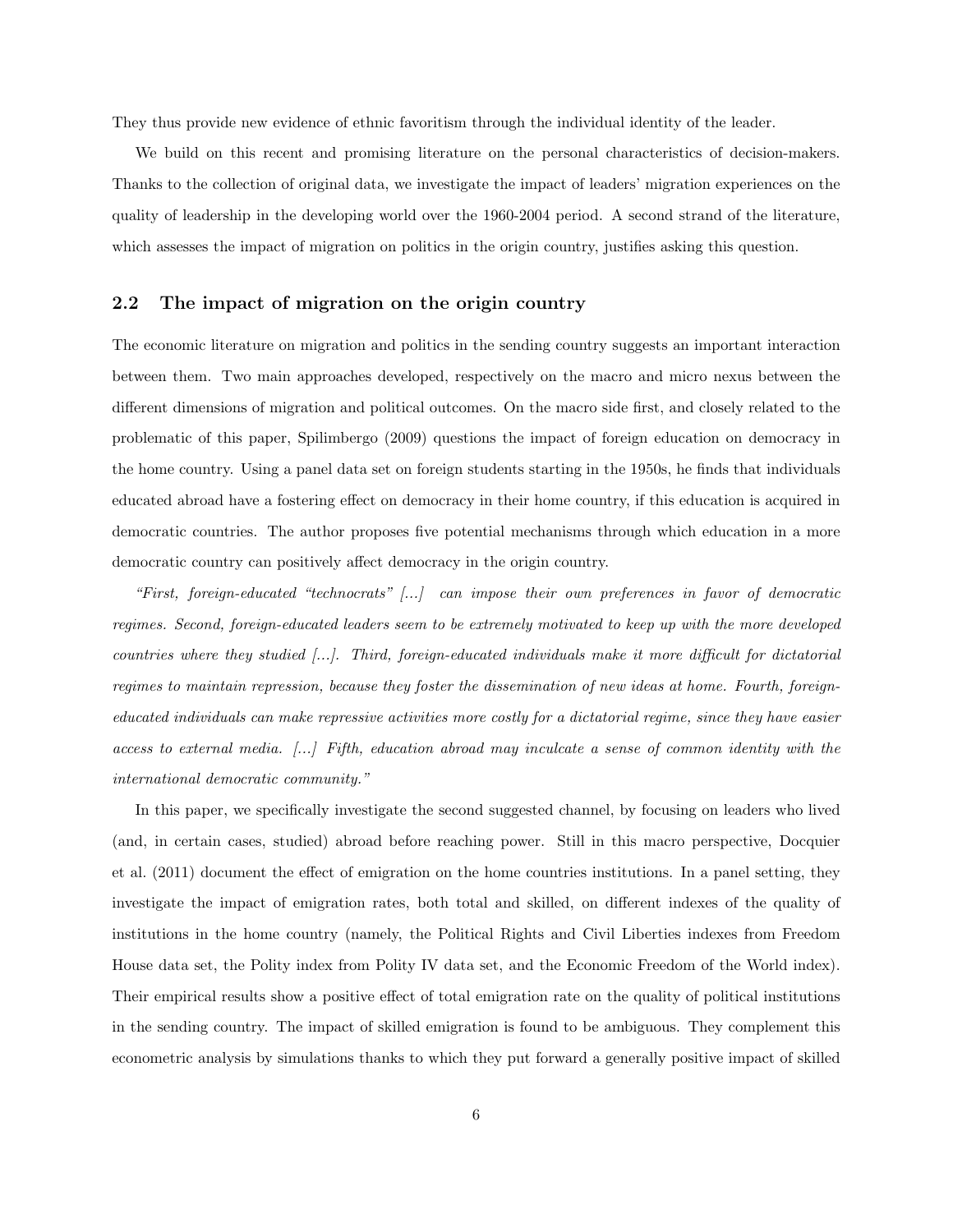emigration in the long run, once the impact of emigration prospect on human capital formation in the sending country is taken into account. In the same vein, Lodigiani and Salomone (2012) find that international migration to countries with higher female political empowerment significantly increases the parliamentary share of females in the origin countries. Thus, on the macro side, the recent literature suggests a positive impact of emigration on the quality of political institutions, through total and skilled migration as well as through migration for studies. Nevertheless, the specific "leader" channel has never been investigated yet.

Recent micro evidence on migration and political behaviors is consistent with the macro results. Batista and Vicente (2011) rebuild the conditions of a referendum about political accountability and governance in Cape Verde. While conducting a household survey focusing on perceived corruption in the public sector, they offered respondents the possibility to anonymously send back a postcard asking for the disclosure of the survey's results by the media. They show that the proportion of international migrants (current and past) in the locality of the respondents is positively associated with their probability to send back this postcard. Thus emigration in general, and the presence of returnees in particular, are found to positively affect people's demand for political accountability. Moreover, the characteristics of the destination country seem to matter: the impact of migration on the demand for political accountability is higher when the destination country has better levels of governance. In a similar perspective, Pfutze (2012) investigates the impact of migration on the probability that a party in opposition to the former state party in Mexico wins a municipal election. He finds a positive impact of migration intensity on the electoral success of opposition parties. Omar Mahmoud et al. (2012) study the impact of migration on the support for the Communist party in the parliamentary elections in Moldova. They show that this support is lower in localities with more migration toward Western countries. They complement their locality-level analysis with an individual-level exit poll, which reveals that the probability that a non-migrant votes for the Communist party is negatively correlated with the prevalence of westward migration in his locality. Their results are very consistent with Chauvet and Mercier (2012), who study the impact of return migration on electoral behaviors in Mali. They show that localities with a higher share of return migrants coming back from non-African countries exhibit higher participation rates to the local elections, as well as a more important level of electoral competitiveness. They also put forward a diffusion effect from returnees to non-migrants, who adopt different electoral norms when they live in more return migration intensive localities.

Both at the macro and at the micro level, these studies emphasize an important impact of migration intensity on politics in the home country, through more democratic institutions on the one hand, and through different individual behaviors and preferences on the other hand. This second strand of the literature thus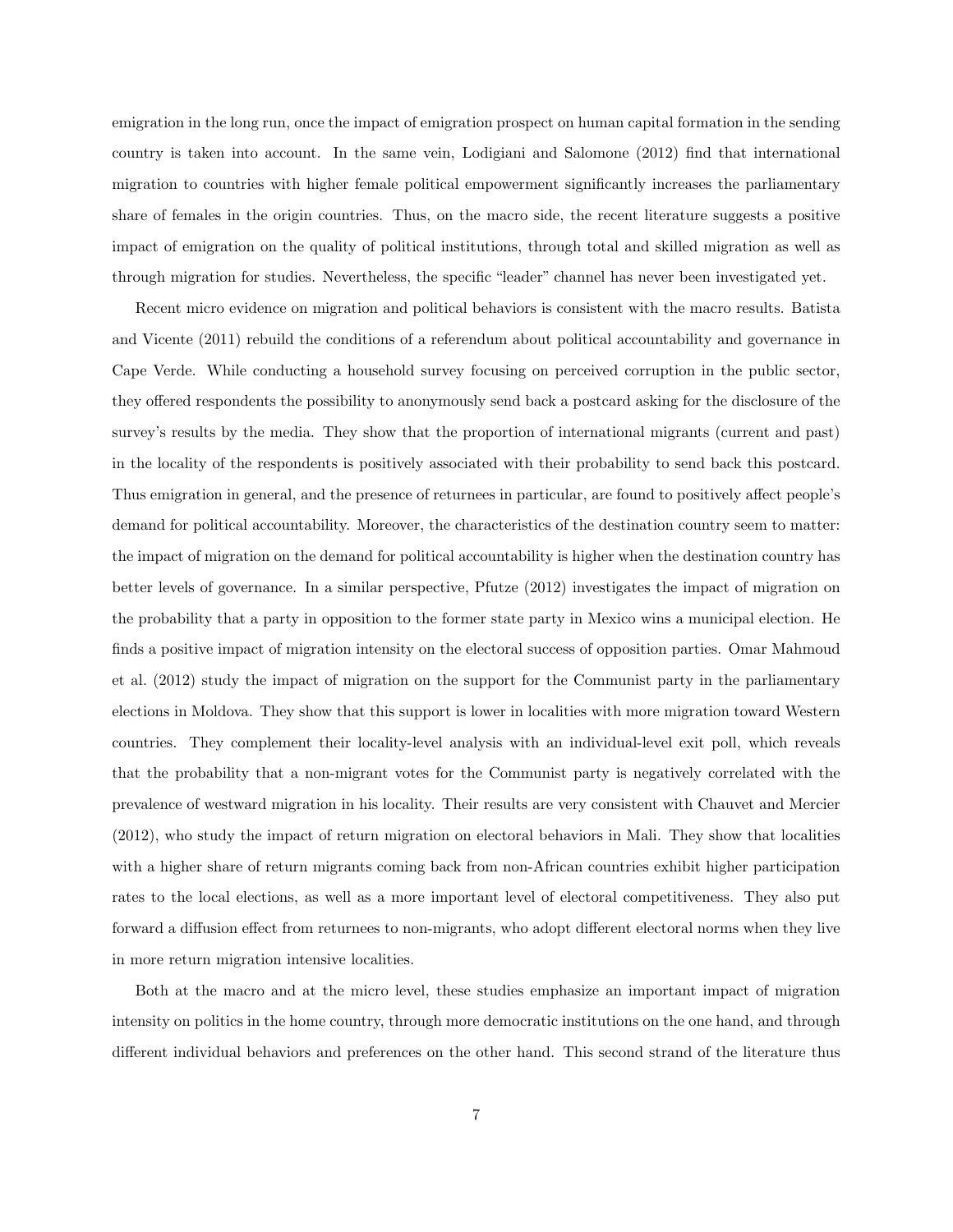supports the hypothesis that is under test in this paper, and encourages to ask whether leaders' migration experiences affect the quality of their leadership.

## 3 A new database on the characteristics of the leaders

#### 3.1 Data collection

We collected original data on the characteristics of a sample of leaders. We rely on the Archigos data base of political leaders from Goemans, Gleditsch, and Chiozza (2009), which identifies the primary ruler in each country and year over the 1875-2004 period. Starting from this data set, we selected the sample that is here under study, namely all the leaders at the head of a developing country between 1960 and 2004. For each of these leaders, we then collected information on his personal and familial background, education, profession, military experience, and finally, migration experience. In particular, we code the duration, destination and objective of each migration period. Four objectives are distinguished: migration for studies, migration for diplomatic reasons, migration for military reasons other than war (such as military training), and exile. To gather these information, we relied on a range of web sources: the online Encylopedia Universalis, the biographies of political leaders published by the Barcelona Centre for International Affairs (CIDOB - Centro de Estudios y Documentación Internacionales de Barcelona), Wikipedia, the websites of the national Parliaments and political parties, etc. Our final data base provides information on 932 leaders who headed 136 developing countries during 1,042 leadership periods between 1960 and 2004. For the empirical analysis that follows, we restrained this sample to leaders who stayed at least one year in power, so as to match the leader-level information with country-level data available on a yearly basis. This restriction make us end up with 679 leaders who headed 134 developing countries during 742 distinct leadership periods. Information on migration history is available for 610 of these leaders.

#### 3.2 Who are the leaders?

Table 1 presents the main average characteristics of the leaders. Most of the 932 leaders in the developing world over the 1960-2004 period (97%) are men. In average, they arrive in power aged 51, and their tenure lasts five years and a half. Half of the leaders are highly educated. Following Besley and Reynal-Querol (2011), we define high education as having at least a master's degree (or equivalent). In their data set, less than 30% of the leaders are classified as educated. The difference with the proportion we observe in our sample is in line with the global spreading of education observed over the last century: while we concentrate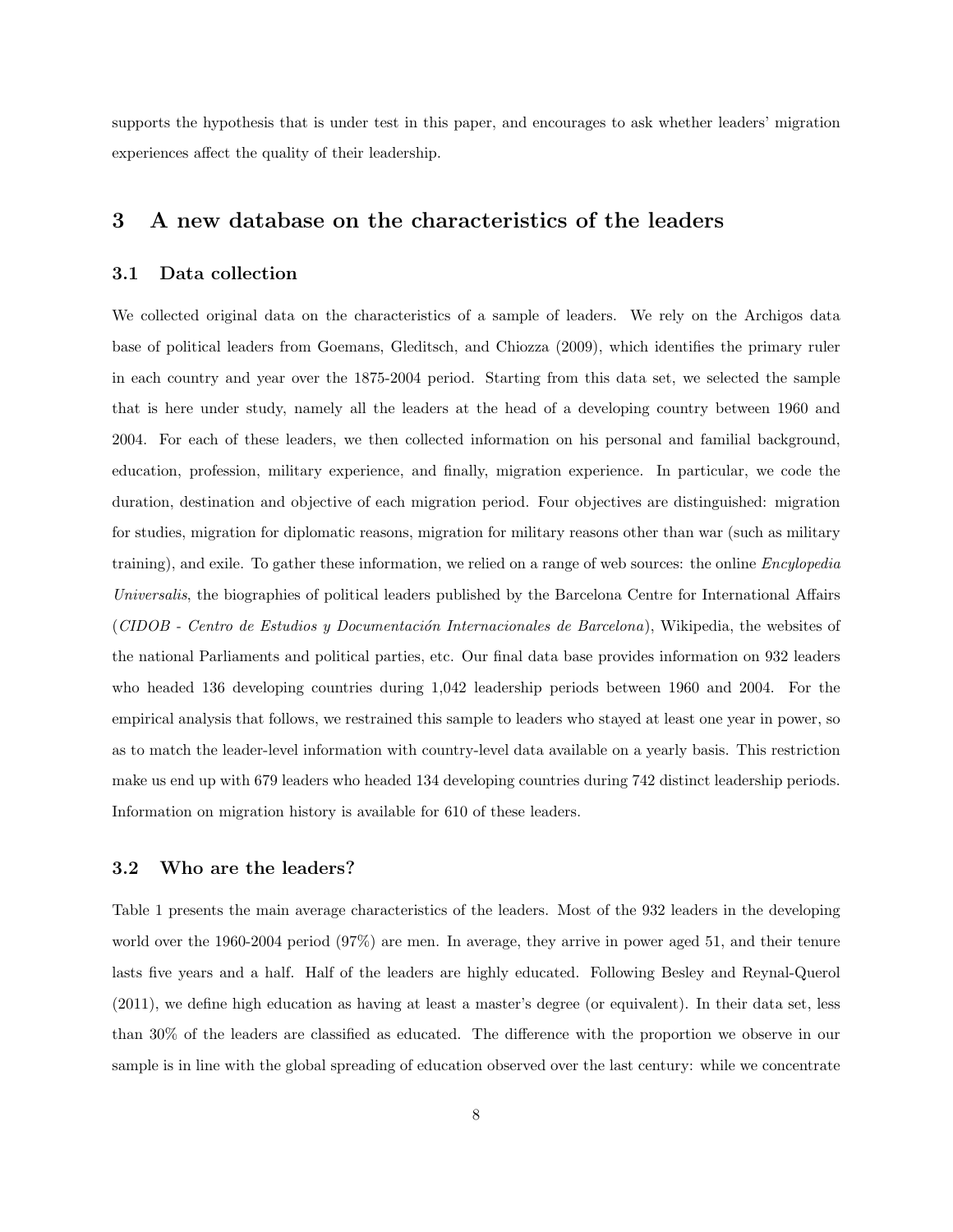on leaders post 1960, their data start in 1848. Our database also contains information on leaders' profession. Ten categories are documented: army, law, economics, health, administration, academics, business, priests, scientists and workers. Military professionals are the most represented category (28% of the leaders), followed by lawyers (19%). Academics gather 14% of the leaders and scientists and professionals of administration 9.5% each. Then, economists are around 8% of the leaders. The four last categories are less represented: health professionals represent 5% of the leaders, businessmen 4%, workers 3%, and priests 1%.

|                            | Average | Standard  | Observations |
|----------------------------|---------|-----------|--------------|
|                            |         | Deviation |              |
| Woman                      | 0.03    | 0.16      | 932          |
| Age at arrival             | 51      | 11        | $926^a$      |
| Tenure Duration (days)     | 2012    | 2687      | 932          |
| <b>High Education</b>      | 0.51    | 0.50      | 775          |
| Military                   | 0.28    | 0.45      | 792          |
| Law                        | 0.19    | 0.39      | 792          |
| Eco                        | 0.08    | 0.27      | 792          |
| Health                     | 0.05    | 0.22      | 792          |
| Admin                      | 0.09    | 0.28      | 792          |
| Academics                  | 0.14    | 0.34      | 792          |
| Worker                     | 0.03    | 0.18      | 792          |
| Religious                  | 0.01    | 0.12      | 792          |
| Scientist                  | 0.09    | 0.28      | 792          |
| <b>Business</b>            | 0.04    | 0.21      | 792          |
| Migration                  | 0.68    | 0.47      | 786          |
| Mig - Diplomacy            | 0.13    | 0.33      | 786          |
| Mig - Study                | 0.41    | 0.49      | 786          |
| Mig - Exile                | 0.14    | 0.34      | 786          |
| Mig - Military             | 0.18    | 0.38      | 786          |
| Migration Duration (years) | 7       | 8         | 373          |

Table 1: Descriptive statistics

<sup>a</sup>The date of birth of six leaders of the sample are not available.

The information on migration experience is available for 786 of the  $932$  leaders.<sup>1</sup> Data on leaders' migration show that it has been a very usual phenomenon within leaders in the developing world over the 1960-2004 period. Indeed, 68% of them had a migration experience before reaching power. Migration is very common within African (81%), Latin American (72%) and Asian (64%) leaders. It is less the case regarding European leaders: 41% of them did live abroad before reaching power. We also have information on the type of migration. 13% of the leaders migrated for diplomatic reasons and 41% of them for studying. 14% of the leaders experienced an exile abroad. Finally, 18% of them lived abroad for military reasons. Taken together, those migration experiences lasted in average seven years. Finally, we can identify the destinations of those

<sup>&</sup>lt;sup>1</sup>This attrition may bias our results. We investigate this question in the next subsection.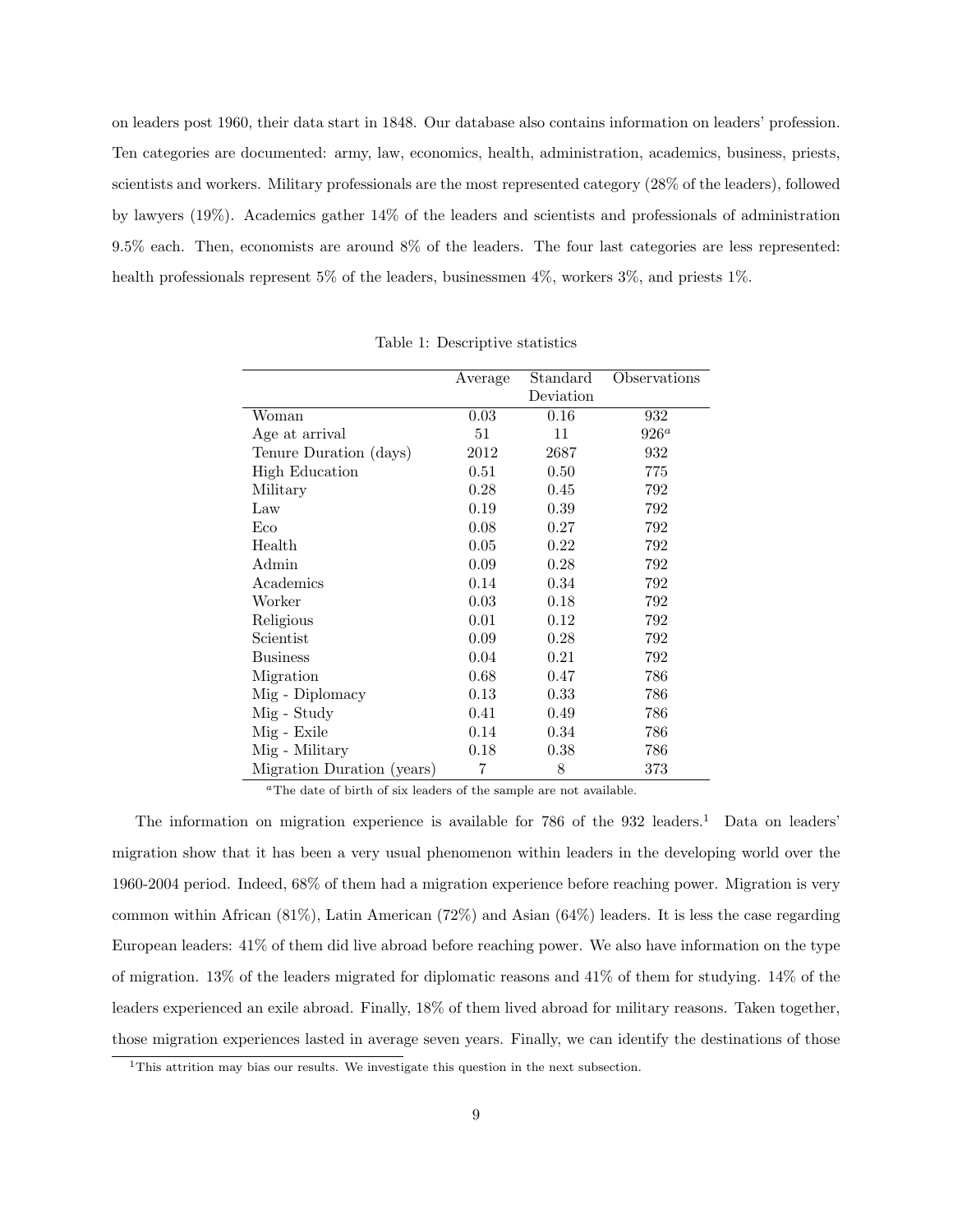migration experiences. The first destination is Europe, where 25% of the leaders migrated. 11% of them have lived in North America before reaching power, and 7% in Africa. Asia and South America have been the destination of 6% and 5% of the leaders respectively. Less than 1% migrated to Oceania. Not surprisingly, the distribution of migration experiences across destinations varies according to the country of origin of the leaders. Notably, we observe important flows of "nearby migration": 25% of the African leaders migrated within Africa, which is the case of only 2% of the Asian leaders and less than 1% of the European and South American leaders. Symmetrically, 17% of the South American leaders migrated within their continent, while less than 1% of the African, European and Asian leaders went to Latin America. Migration toward North America is also much more common within South American leaders (23% of them experienced it) than within the leaders from other regions (respectively 9%, 5% and 2% of the Asian, African and European leaders lived in North America). Finally, migration toward Europe is less discriminant: it concerned 37% of the African leaders, 24% of the Asian leaders, 23% of the European leaders and 19% of the Latin American leaders.

#### 3.3 Sample

Compared to the entire sample of 932 leaders, we perform our econometric estimations on a sub-sample that is restricted regarding two dimensions: first, we focus on the 679 "long-term" leaders, namely those who stayed in power at least one year, and second we do not have information on migration experience for 69 of those 679 leaders. The final sample is thus composed of 610 leaders, representing 668 leadership periods.

#### 3.3.1 Short-term vs. long-term leaders

We restrict the sample to leaders who stayed at least one year in power for two reasons. First, from a practical point of view, this allows us to match our leader-level data to country-level data that are typically observed on a yearly basis. Second, from a theoretical point of view, leaders who spent a very short time span in power probably did not have time to implement structural reforms that are necessary to the improvement of institutional quality. Excluding them from the sample thus diminishes the sources of noise in our estimations.

However, those leaders may be different to those who spent less than one year in power. Annex A presents the tests for the significance in the differences of leaders' characteristics between the group of short-tenure leaders (excluded from the empirical analysis) and the group of leaders who stayed at least one year in power. There is no significant differences between leaders who stayed more or less than one year in power regarding gender and regarding most of the professional backgrounds considered. Leaders who stay more than one year in power are found to reach power slightly younger (aged 51 in average) and, by construction, to stay longer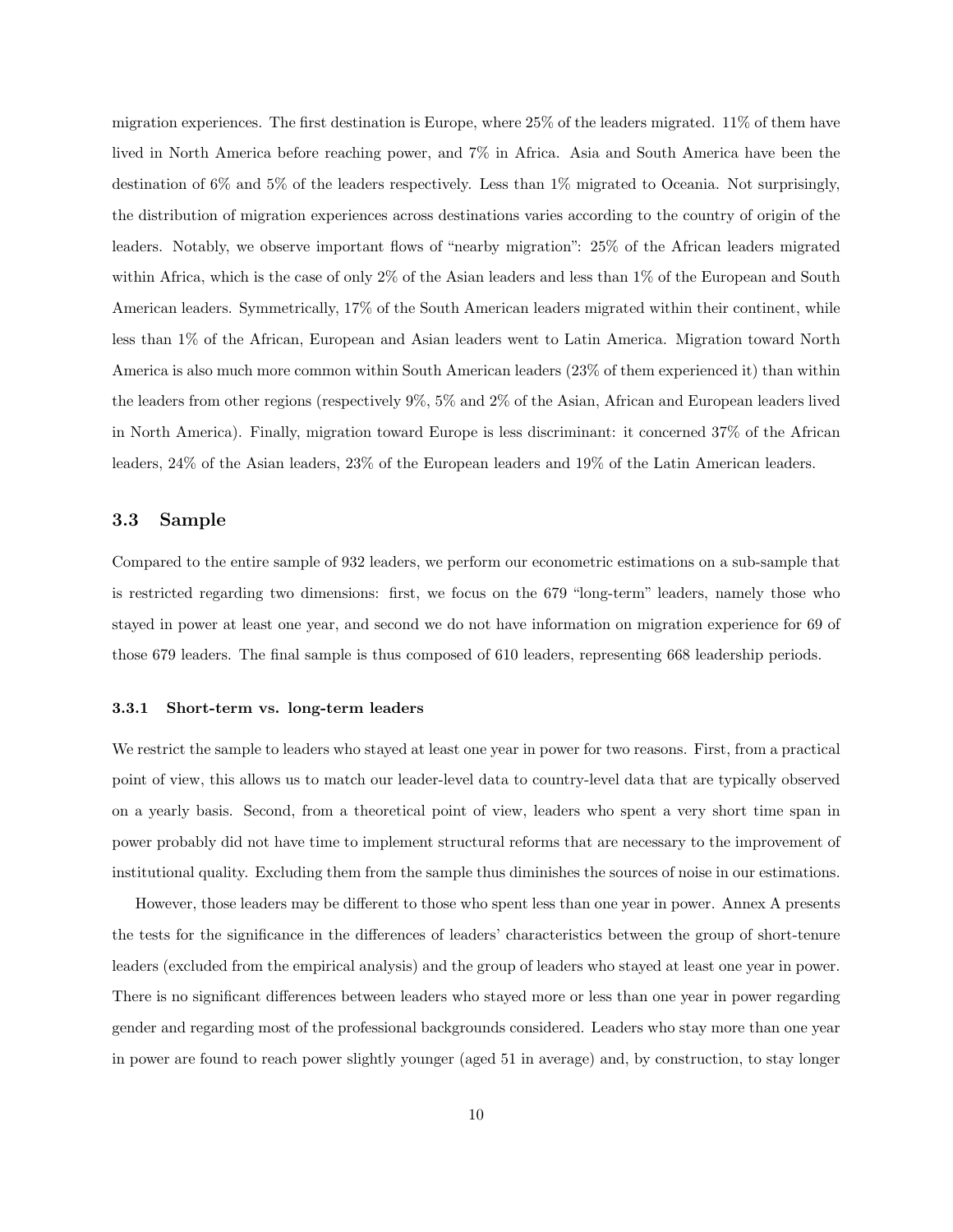(a bit more than seven years in average). Leaders who stay more than one year in power are in average less often highly educated. They do not have a significantly different probability to have migrated before reaching power, neither a significantly different average migration duration. However, compared to those who stayed less than one year in power, they more often experienced an exile, and less often migrated for diplomatic reasons. These characteristics of the sample have to be kept in mind when analyzing the empirical results.

#### 3.3.2 Attrition issue

Information on leaders' migration experience is available for 610 of the 679 leaders who stayed more than one year in power. Those 610 represent the core sample on which our results are based. We thus face an attrition issue. This attrition is less pronounced for the restricted sample of long-term leaders (attrition of 69 leaders, i.e. 11% of the sample) than for the whole sample (attrition of 146 leaders over 932, i.e. 16% of the sample). This is due to the fact that information on the characteristics of short-term leaders are less easily findable. Still, attrition remains a concern.

|                         | Difference   | $(t \text{ statistics})$ | Observations |
|-------------------------|--------------|--------------------------|--------------|
| Leader-level variables  |              |                          |              |
| Woman                   | $-0.0246$    | (1.32)                   | 679          |
| Year of arrival         | $-1.510$     | (0.77)                   | 679          |
| Tenure Duration         | $-1759.5***$ | (4.93)                   | 679          |
| Age at arrival          | $-0.572$     | (0.42)                   | 678          |
| Country-level variables |              |                          |              |
| Africa                  | $-0.116**$   | (2.05)                   | 679          |
| Asia                    | 0.00297      | $(-0.05)$                | 679          |
| South America           | 0.0541       | $(-0.92)$                | 679          |
| Europe                  | 0.0510       | $(-1.20)$                | 679          |
| Polity IV average       | $-1.556$ *   | $(-1.80)$                | 627          |
| Polity IV delta         | $-0.344$     | $(-0.68)$                | 619          |
| Polity IV at arrival    | $-1.610*$    | $(-1.82)$                | 615          |

Table 2: Attrition issue

∗∗∗ p < 0.01, ∗∗ p < 0.05, <sup>∗</sup> p < 0.1.

To have a better view on the potential consequences of this attrition, Table 2 presents the test of the significance in the differences between leaders who stayed more than one year in power for whom we have and do not have information on migration experience, regarding leader-level and country-level variables. As expected, leaders for whom we do not find information on migration stayed in average less time in power. They are also relatively less located in Africa. Three political outcomes are tested: the average Polity IV score during the leader's tenure, the change in the Polity IV index between the year of arrival and the year of departure of the leader, and the level of the Polity IV score when the leader reached power. It appears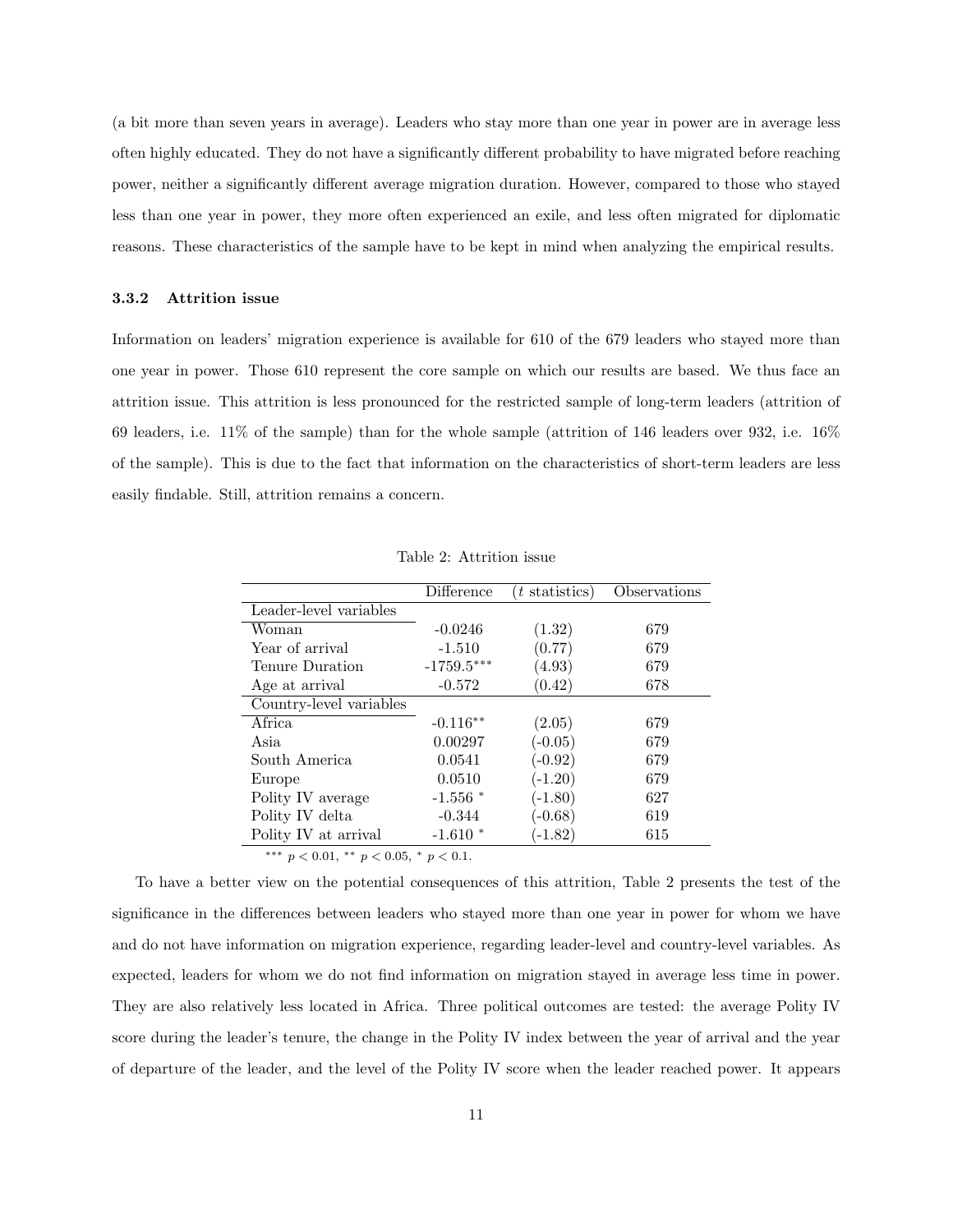that leaders for whom we lack data on migration leaded countries with a slightly lower level of democracy, both measured the year of their arrival and measured in average. However, no significant difference appears in the change of the Polity IV score during the leadership between leaders for whom we have or do not have information on their migration experience. Though this attrition issue should be kept in mind, we are thus rather confident in the fact that it may not drive our empirical results, in particular when we will check the robustness of our findings on the Polity IV Delta variable. Moreover, in Annex B, we implement a specific test accounting for this attrition bias.

## 4 Benchmark results

To assess the impact of the leader's migration experience on democracy, we estimate Equation (1):

$$
PolicyScore_{i,j,t} = \alpha + \delta Migration_j + \gamma X_j + \tau_t + \eta i + \varepsilon_{i,j,t}
$$
\n
$$
\tag{1}
$$

The dependent variable is the average Polity IV score in country  $i$  during the period in power of leader  $j$ , who reached power in year t. Polity IV (Marshall and Jaggers  $(2002)$ ) is an index of democracy provided by the Integrated Network for Societal Conflict Research (INSCR) of the Center for Systemic Peace. It assigns to each country an annual score in the autocracy-democracy spectrum, ranging from -10 (autocracy) to 10 (full democracy). We are interested in the impact on this score of democracy of the migration experience of leader j, Migration<sub>j</sub>. We introduce time dummies  $\tau_t$  as well as country fixed effects  $\eta_i$ . Thus, we are able to control for all the time-invariant unobservable characteristics of the countries, and for all the countryinvariant time trends. Moreover, we cluster standard errors at the country level, to account for the potential correlation of error terms within the same country.

We include a vector  $X_j$  of leader-level controls, composed of three variables: the duration of the tenure of leader  $j$  (in days), a dummy equaling one if  $j$  is a women, and an indicator of his education level. Following Besley, Montalvo, and Reynal-Querol (2011), we focus on a simple dichotomous variable to capture high versus non-high education. This dummy equals one when leader j has at least a master's degree (or equivalent), and zero otherwise.

Column 1 of Table 3 presents the results of the estimation of Equation (1). As expected, the duration of the tenure is strongly negatively correlated with the quality of political institutions. On the contrary, we find positive coefficients of the *Woman* and *High Education* dummies. Turning to our variable of interest, the *Migration* dummy does not appear to be significantly correlated to democracy. In a second step,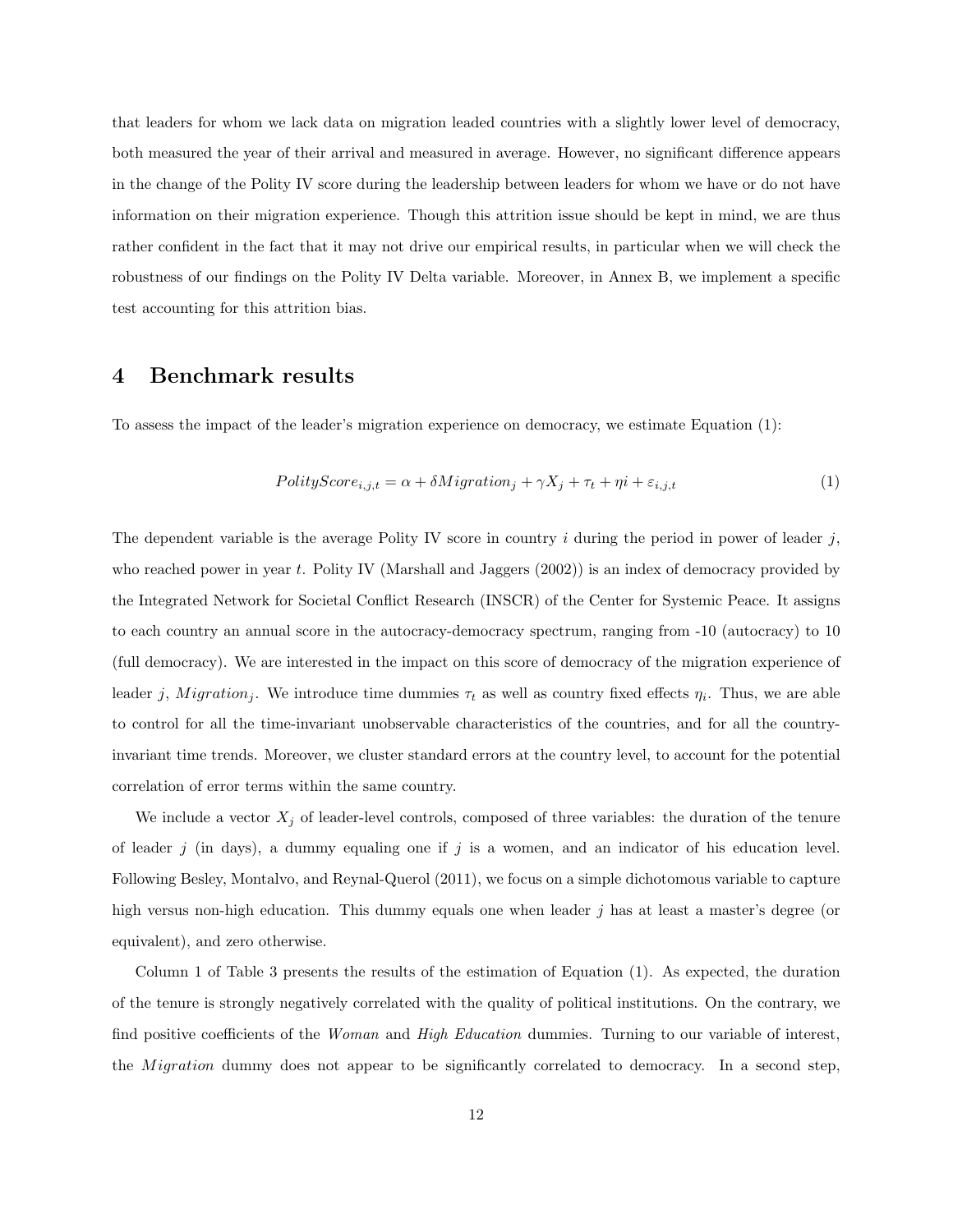we distinguish four types of migration: migration for studying, for military reasons (other than war), for diplomacy, and exile. Column 2 of Table 3 presents the estimation of Equation (2):

$$
PolityScore_{i,j,t} = \alpha + \delta_1MigStudy_j + \delta_2MigExile_j + \delta_3MigDiplomacy_j
$$

$$
+ \delta_4MigMilitary_j + \gamma X_j + \tau_t + \eta i + \varepsilon_{i,j,t}
$$

When we split the migration variable in function of these four motives of migration, the quality of political institutions appears to be positively and significantly associated with the leader having studied abroad, while high education turns out to be non significant. Exile of the leader is also positively associated with Polity IV. The coefficients for migration for diplomatic motives is not significant. Finally, leaders who lived abroad for military reasons before reaching power are strongly negatively correlated with democracy in their countries. With this split of the *Migration* variable, the coefficients for the gender and education dummies decrease both in size and significance, and the coefficient for the duration of the tenure remains very stable.

If migration per se is not significantly correlated with political outcomes, migrating for studying thus appears to be positively correlated with democracy, even controlling for high education, while migrating in a military context has the opposite effect. Finally, the experience of exile abroad seems to be positively correlated with democracy. Exile, migration for studies or for military activities of the leader could however be correlated with other country-level characteristics that themselves affect the quality of political institutions. Introducing country fixed effects allows us to rule out all such time-invariant country characteristics. Still, time-varying characteristics may matter. In Column 3, we add three country-level control variables. We introduce the GDP per capita growth observed in country  $i$  during leader  $j$ 's tenure (using data from the Penn World Tables), which may affect democratization. We also control for total and skilled emigration rates, in average during the leader's tenure (using data from Defoort (2008)). Since the probability of having a leader with a migration experience must be higher, all else equal, in countries that are characterized by a higher migration intensity, and since migration intensity may also directly affect democracy as suggested by Docquier et al. (2011), controlling for emigration rate is theoretically important. As shown in Column 3, none of these three variables are significant, while the coefficients associated with the four migration variables are larger and more significant in this specification.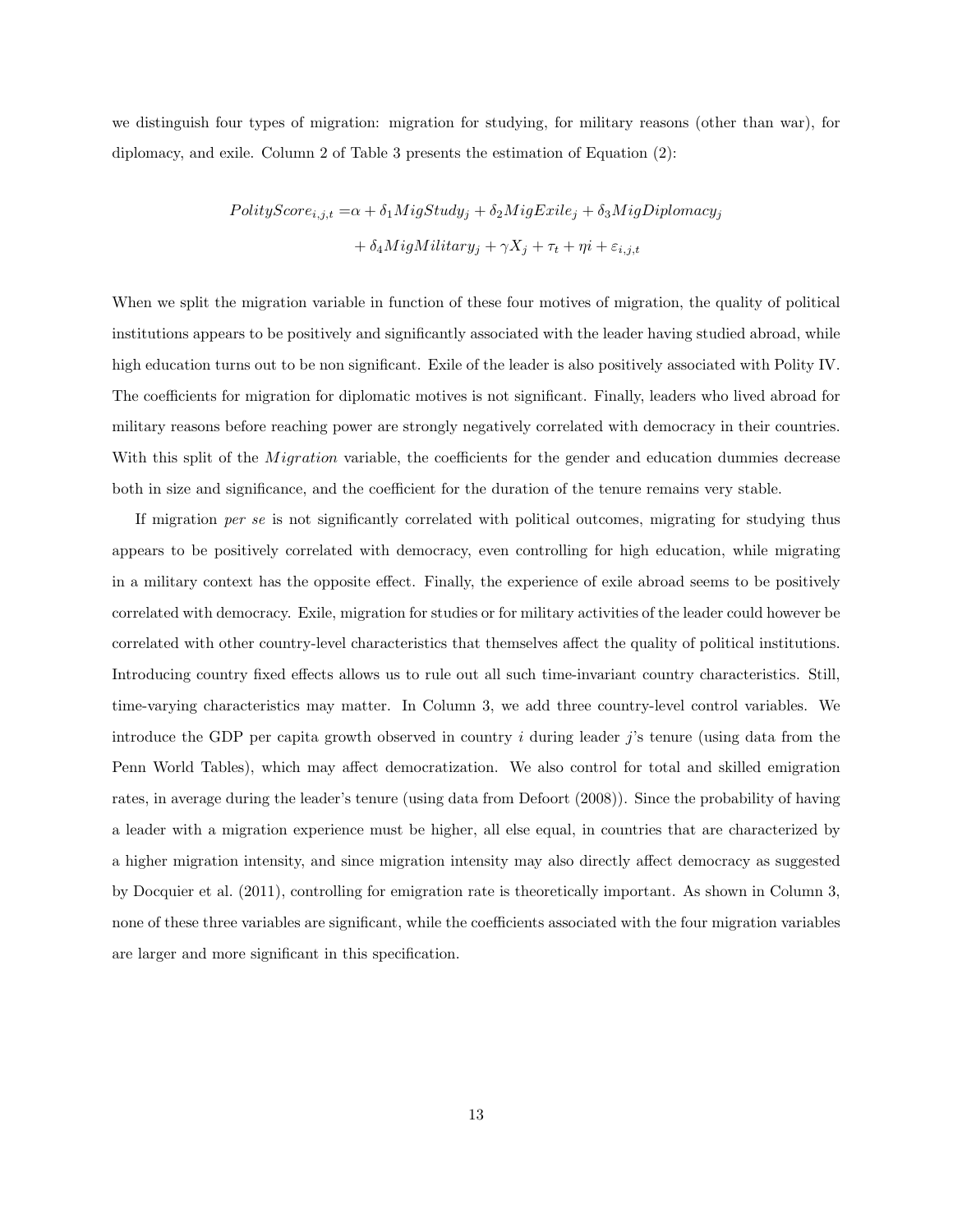| Dependent: Polity Score                                                                                    | (1)                               | (2)                               | (3)                               | $\left( 4\right)$                          |
|------------------------------------------------------------------------------------------------------------|-----------------------------------|-----------------------------------|-----------------------------------|--------------------------------------------|
| Tenure duration                                                                                            | $-0.000483***$<br>(0.000107)      | $-0.000514***$<br>(0.000101)      | $-0.000417**$<br>(0.000162)       | $-0.000441**$<br>(0.000171)                |
| Woman                                                                                                      | $2.831***$                        | $1.623**$<br>(0.727)              | $1.536**$                         | $1.969**$                                  |
| <b>High Education</b>                                                                                      | (0.829)<br>$1.927***$             | 0.823                             | (0.588)<br>0.142                  | (0.817)<br>$-0.0889$                       |
| Migration                                                                                                  | (0.516)<br>$-0.460$<br>(0.493)    | (0.511)                           | (0.483)                           | (0.667)                                    |
| Mig - Study                                                                                                |                                   | $0.906*$                          | $1.537***$<br>(0.491)             | $1.150**$<br>(0.514)                       |
| Mig - Exile                                                                                                |                                   | (0.491)<br>$1.057**$              | $1.341***$                        | 0.551                                      |
| Mig - Diplomacy                                                                                            |                                   | (0.496)<br>$-0.768$               | (0.483)<br>$-0.653$               | (0.581)<br>$-0.574$                        |
| Mig - Military                                                                                             |                                   | (0.695)<br>$-2.824***$<br>(0.719) | (0.839)<br>$-3.764***$            | (0.836)<br>0.434                           |
| GDP pc growth (tenure)                                                                                     |                                   |                                   | (0.820)<br>$-0.0820$              | (1.270)<br>0.0538                          |
| Emig                                                                                                       |                                   |                                   | (0.104)<br>24.72                  | (0.117)<br>$29.32*$                        |
| Skilled Emig                                                                                               |                                   |                                   | (15.05)<br>0.0481                 | (15.50)<br>$-2.632$                        |
| Military                                                                                                   |                                   |                                   | (5.599)                           | (6.080)<br>$-5.375***$                     |
| Law                                                                                                        |                                   |                                   |                                   | (1.366)<br>0.378                           |
| Eco                                                                                                        |                                   |                                   |                                   | (0.765)<br>$-0.105$                        |
| Health                                                                                                     |                                   |                                   |                                   | (0.946)<br>$-1.379$                        |
| Admin                                                                                                      |                                   |                                   |                                   | (1.324)<br>$-0.386$                        |
| Academics                                                                                                  |                                   |                                   |                                   | (1.075)<br>$-0.471$                        |
| <b>Business</b>                                                                                            |                                   |                                   |                                   | (0.695)<br>0.0864                          |
| Religious                                                                                                  |                                   |                                   |                                   | (1.034)<br>$-0.669$                        |
| Scientist                                                                                                  |                                   |                                   |                                   | (2.019)<br>$-0.135$                        |
| Worker                                                                                                     |                                   |                                   |                                   | (1.070)<br>0.0170                          |
| Constant                                                                                                   | 0.855<br>(1.282)                  | $-1.346$<br>(1.302)               | $-6.801***$<br>(1.893)            | (1.519)<br>3.762<br>(2.544)                |
| Observations<br>R-squared<br>Number of id<br>Country FE<br>Year FE<br>Joint t-test<br>(Profession dummies) | 525<br>0.533<br>124<br>Yes<br>Yes | 525<br>0.578<br>124<br>Yes<br>Yes | 383<br>0.652<br>113<br>Yes<br>Yes | 361<br>0.678<br>109<br>Yes<br>Yes<br>0.016 |

Table 3: Benchmark estimations

Robust standard errors in parentheses, clustered at the country level. \*\*\*  $p<0.01$ , \*\*  $p<0.05$ ,  $*$  p<0.1. 14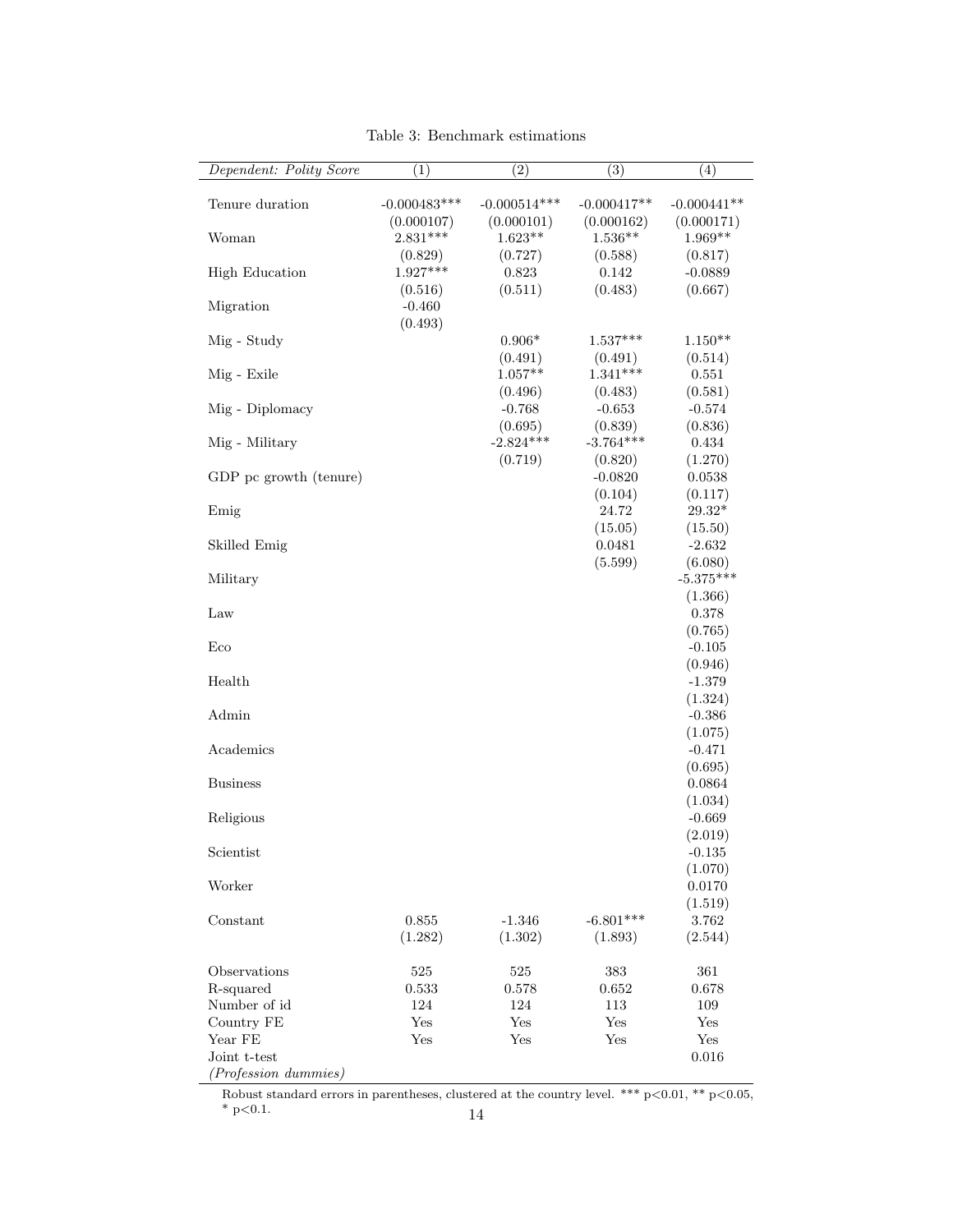Finally, migration of the leader could be correlated with other characteristics of the leader that may affect the quality of political institutions. This could in particular be the case of leaders' professions, which are indeed correlated with migration experiences as shown in Annex C. In Column 4 of Table 3, we add as supplementary control variables ten different dummy variables for the profession of the leader. This is our preferred specification. Precisely, we introduce the following categories of profession: army, law, economics, health, administration, academics, business, religion, science, and workers. Indeed, one could wonder if the exile or education (resp. military activity) abroad effects are driven by the occupational categories of the leaders. The results show that having studied abroad remains positively significant, while the coefficient associated to exile turns out to be non significant, as well as the negative impact of military activities abroad. We present the joint t-test of the ten profession variables at the bottom of the column. It shows that the different professions have indeed significant different impacts on the Polity IV index. In particular, the coefficient for being a professional military appears to be negative and significant.

Studies abroad are positively correlated with democratization during the tenure. This correlation can reveal that future leaders who study abroad become more democratic. But it can also be driven by something else, and two main routes of endogeneity are identified: first, democratic countries may prefer to select leaders with a migration background. Second, future leaders who migrate may have specific characteristics that make them more prone to democracy, and that would also have made them more prone to democracy had they not migrated. The two next sections are dedicated to the investigation of these two mechanisms.

# 5 Do democracies prefer return migrants?

The benchmark results suggest that studies abroad are positively correlated with democracy, even when controlling for leader-level and country-level variables. An important endogeneity issue arises at that stage: the positive correlation may reflect the fact that countries with more democratic institutions prefer and tend to select leaders who studied abroad. In this case, the positive coefficient would not reveal a better quality of the leadership, but different tastes in the selection of the leaders depending on the level of democracy of the country. This issue is particularly relevant given the results emphasized by Besley and Reynal-Querol (2011) regarding the education of leaders. Indeed, they show that democratic countries tend to select more educated leaders. Symmetrically, one could imagine that democracies have a higher propensity to choose leaders who studied abroad.

To test for this selection issue, we introduce in our preferred specification (Column 4 of Table 3) the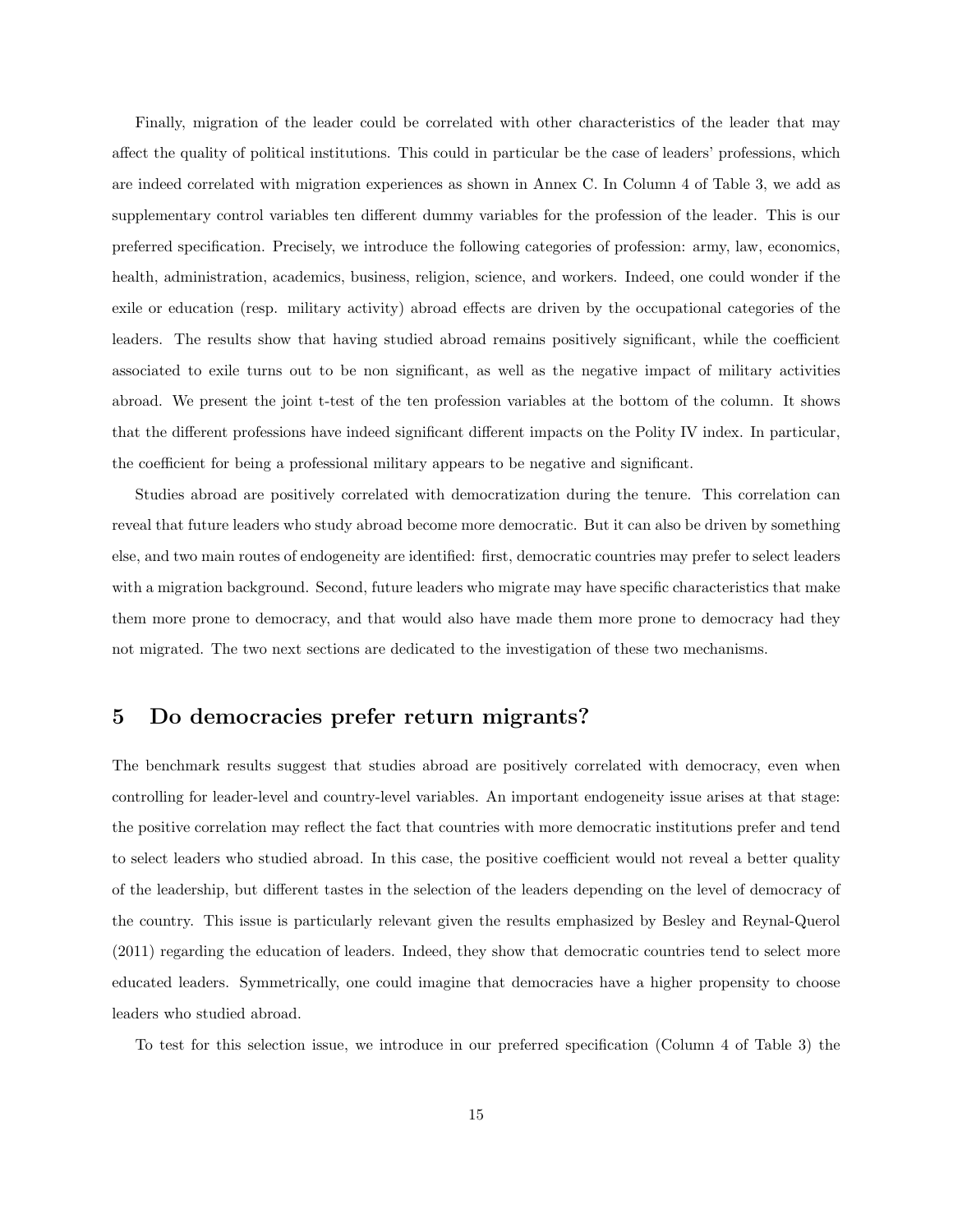interactions between each of the four types of migration and a dummy indicating if the country was initially an autocracy, Initially Autocratic. This variable is measured the first year of the leader's tenure. It equals one if the country had then a Polity IV score inferior or equal to zero, and zero otherwise. We also directly introduce this dummy within the explanatory variables. Table 4 presents the results. Not surprisingly, the Initially Autocratic dummy appears to be significantly positive in all four specifications: countries in which the tenure started in an autocratic setting tend to have a lower average level of democracy during the tenure. In Column 1, the Migration dummy is found to be unrelated to democracy, whether or not the leader started his tenure in an autocratic context. In the three last columns, we split the *Migration* dummy in the four categories of migration experience, and successively add the different groups of control variables (leader-level controls - the duration of the tenure, gender and education of the leader -, country-level controls - GDP per capita growth, emigration and skilled emigration rates - and finally the ten profession dummies). In those three estimations, the coefficient for Mig - Study is still positive, but smaller than in the benchmark estimations, and turns out to be non significant. Its interaction with Initially Autocratic is positive, significant, and larger than the benchmark estimate of the coefficient associated with Mig - Study (Table 3). These results are exactly the opposite to what the "democracies' preferences bias" suggests: the positive correlation between studies abroad and democracy is not due to the fact that democracies select return migrants but on the contrary, it is driven by countries in which the tenure started with a negative level of Polity IV score, in other words by relatively autocratic countries.

In Columns 2 and 3, migration for military reasons is significantly and negatively correlated to democracy, but only when the leader started his tenure in an autocratic country. Having a leader with a military migration background is not significantly correlated with the quality of institutions during the leadership when the leader reached power in a democratic setting. As soon as we introduce the leaders' profession dummies, Mig - Military becomes insignificant, both in initially autocratic and initially democratic countries.

Exile is not significantly correlated with democracy, neither in initially autocratic nor in initially democratic settings, except in the third specification: in Column 3, the interaction between exile and the Initially Autocratic dummy turns out to be positive and slightly significant. This could suggest a different source of endogeneity, namely the fact that future leaders come back from migration when the quality of institutions is starting to improve in their country. This type of endogeneity could also affect the Mig - Study variable. We will investigate it in Table 5. Finally, migration for diplomatic reasons is never significantly correlated with democracy, whatever the specification and the initial level of democracy when the leader reached power.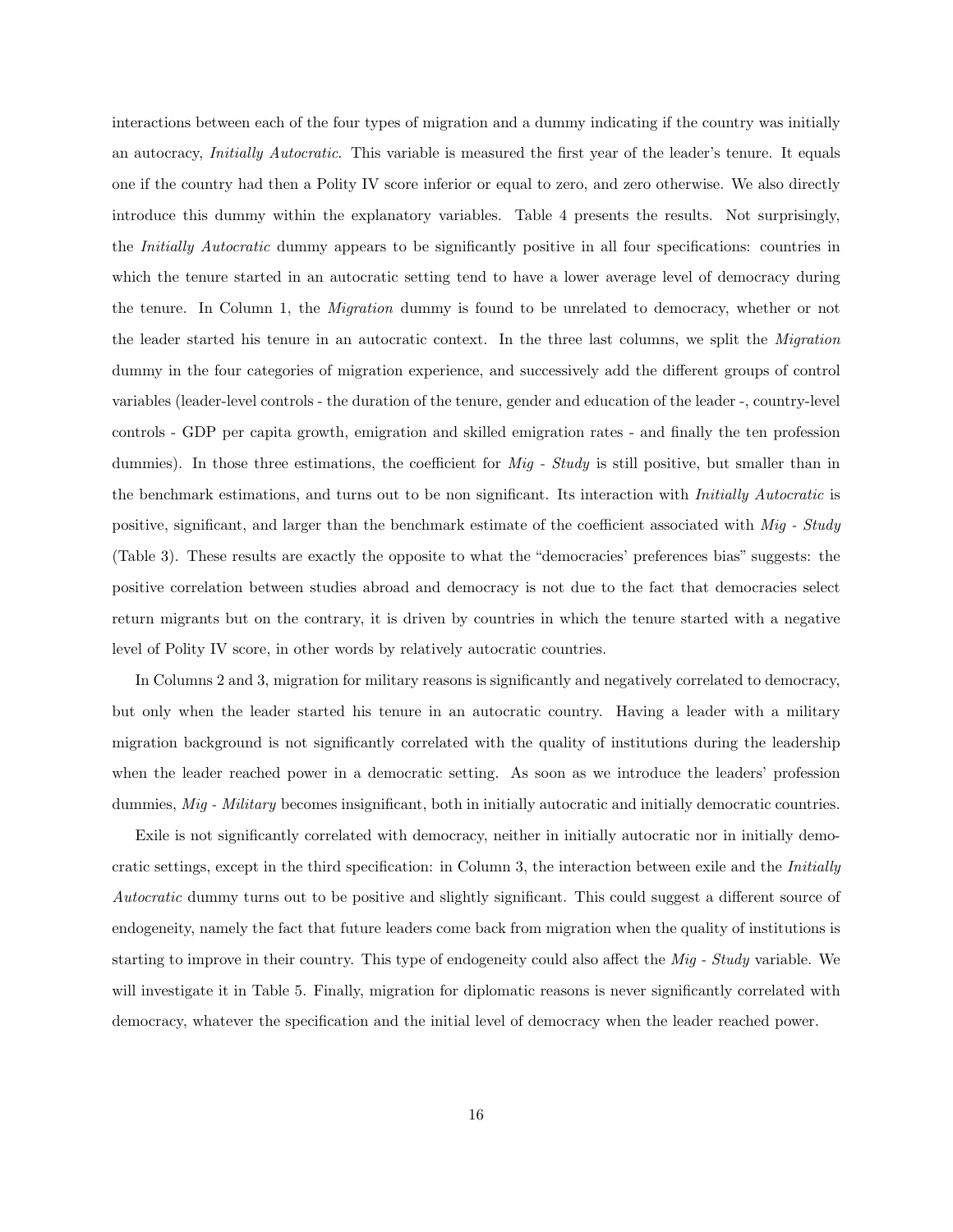| Dependent: Polity Score                | $\left( 1\right)$ | (2)            | (3)            | (4)         |
|----------------------------------------|-------------------|----------------|----------------|-------------|
|                                        |                   |                |                |             |
| Initially Autocratic                   | $-9.001***$       | $-9.201***$    | $-9.092***$    | $-9.053***$ |
|                                        | (0.829)           | (0.782)        | (0.919)        | (0.951)     |
| Migration                              | $-0.347$          |                |                |             |
|                                        | (0.401)           |                |                |             |
| Initially Autocratic x Migration       | 1.045             |                |                |             |
|                                        | (0.766)           |                |                |             |
| Mig - Study                            |                   | 0.127          | 0.261          | 0.285       |
|                                        |                   | (0.365)        | (0.416)        | (0.456)     |
| Initially Autocratic x Mig - Study     |                   | $1.647**$      | $2.462***$     | $2.454***$  |
|                                        |                   | (0.685)        | (0.886)        | (0.900)     |
| Mig - Exile                            |                   | $-0.479$       | $-0.172$       | $-0.199$    |
|                                        |                   | (0.575)        | (0.601)        | (0.673)     |
| Initially Autocratic x Mig - Exile     |                   | 1.170          | $2.133*$       | 2.077       |
|                                        |                   | (0.913)        | (1.113)        | (1.253)     |
| Mig - Diplomacy                        |                   | $-0.720$       | $-0.219$       | $-0.639$    |
|                                        |                   | (0.662)        | (0.850)        | (0.913)     |
| Initially Autocratic x Mig - Diplomacy |                   | 0.924          | 0.499          | 1.061       |
|                                        |                   | (1.032)        | (1.185)        | (1.326)     |
| Mig - Military                         |                   | $-1.509***$    | $-1.701***$    | $-0.756$    |
|                                        |                   | (0.543)        | (0.513)        | (0.944)     |
| Initially Autocratic x Mig - Military  |                   | $1.400*$       | 0.859          | 0.998       |
|                                        |                   | (0.769)        | (0.872)        | (0.849)     |
| Constant                               | $6.278***$        | $6.333***$     | $-0.0311$      | $9.202***$  |
|                                        | (1.018)           | (1.072)        | (1.387)        | (2.023)     |
|                                        |                   |                |                |             |
| Observations                           | 525               | 525            | 383            | 361         |
| R-squared                              | 0.812             | 0.821          | 0.847          | 0.850       |
| Number of id                           | 124               | 124            | 113            | 109         |
| Leader level controls                  | Yes               | Yes            | Yes            | Yes         |
| Country level controls                 | N <sub>o</sub>    | N <sub>o</sub> | Yes            | Yes         |
| Profession dummies                     | N <sub>o</sub>    | No             | N <sub>o</sub> | Yes         |
| Country FE                             | Yes               | Yes            | Yes            | Yes         |
| Year FE                                | Yes               | Yes            | Yes            | Yes         |

Table 4: Do democracies prefer return migrants?

Robust standard errors in parentheses, clustered at the country level. \*\*\*  $p<0.01$ , \*\*  $p<0.05$ , \*  $p<0.1$ . Leader level controls refer to: Tenure duration, Woman, High Education. Country level controls refer to: GDP pc growth (tenure), Emig and Skilled Emig.

Table 4 thus shows that the positive correlation between studies abroad and democracy is not due to the fact that democracies select return migrants as leaders. However, it raises a second channel of endogeneity that could bias the results, namely the fact that migrants, among which future leaders, may come back to their country of origin when it starts democratizing (this is in particular what suggests the positive and significant coefficient associated with the exile of the leader in initially autocratic settings). To try to capture this effect, we re-iterate the estimations of Table 4, adding as a supplementary control variable the average level of the Polity IV score observed during the previous leader's tenure. Results are shown in Table 5.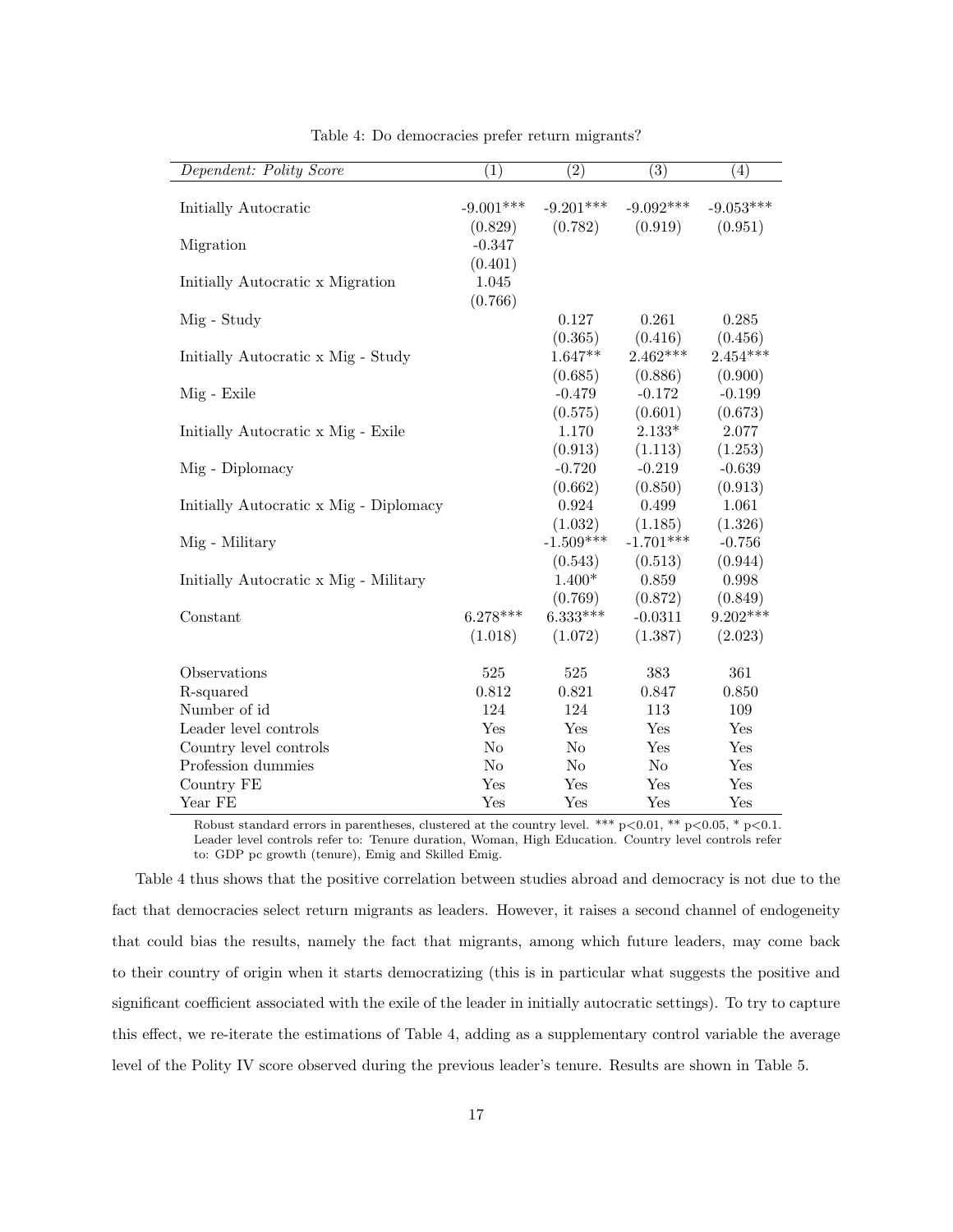| Dependent: Polity Score                | (1)            | (2)            | (3)         | (4)         |
|----------------------------------------|----------------|----------------|-------------|-------------|
|                                        |                |                |             |             |
| Lagged Polity IV                       | $0.0926***$    | $0.0850**$     | 0.0661      | 0.0758      |
|                                        | (0.0351)       | (0.0359)       | (0.0411)    | (0.0473)    |
| Initially Autocratic                   | $-8.529***$    | $-8.777***$    | $-9.111***$ | $-8.817***$ |
|                                        | (0.907)        | (0.867)        | (1.045)     | (1.097)     |
| Migration                              | $-0.149$       |                |             |             |
|                                        | (0.421)        |                |             |             |
| Initially Autocratic x Migration       | 0.725          |                |             |             |
|                                        | (0.784)        |                |             |             |
| Mig - Study                            |                | 0.128          | $-0.00862$  | 0.124       |
|                                        |                | (0.393)        | (0.432)     | (0.438)     |
| Initially Autocratic x Mig - Study     |                | $1.491*$       | $2.192**$   | $1.718*$    |
|                                        |                | (0.871)        | (1.007)     | (0.978)     |
| Mig - Exile                            |                | $-0.124$       | 0.0393      | $-0.0981$   |
|                                        |                | (0.571)        | (0.656)     | (0.640)     |
| Initially Autocratic x Mig - Exile     |                | 0.625          | 1.397       | 1.133       |
|                                        |                | (0.838)        | (0.879)     | (1.087)     |
| Mig - Diplomacy                        |                | $-0.784$       | $-0.0583$   | $-0.396$    |
|                                        |                | (0.610)        | (0.714)     | (0.725)     |
| Initially Autocratic x Mig - Diplomacy |                | 0.604          | 0.655       | 1.296       |
|                                        |                | (0.970)        | (1.115)     | (1.192)     |
| Mig - Military                         |                | $-1.344**$     | $-1.322**$  | 0.0496      |
|                                        |                | (0.595)        | (0.582)     | (0.952)     |
| Initially Autocratic x Mig - Military  |                | $1.286*$       | 0.472       | 0.424       |
|                                        |                | (0.736)        | (1.020)     | (0.958)     |
| Constant                               | $3.957**$      | $5.934***$     | 1.743       | 0.0306      |
|                                        | (1.555)        | (1.019)        | (2.207)     | (1.779)     |
| Observations                           | 453            | 453            | 347         | 330         |
| R-squared                              | 0.854          | 0.861          | 0.877       | 0.885       |
| Number of id                           | 114            | 114            | 108         | 105         |
| Leader level controls                  | Yes            | Yes            | Yes         | Yes         |
| Country level controls                 | N <sub>o</sub> | N <sub>o</sub> | Yes         | Yes         |
| Profession dummies                     | No             | No             | No          | Yes         |
| Country FE                             | Yes            | Yes            | Yes         | Yes         |
| Year FE                                | Yes            | Yes            | Yes         | Yes         |

Table 5: Controlling for past democracy

Robust standard errors in parentheses, clustered at the country level. \*\*\* p<0.01, \*\* p<0.05, \* p<0.1. Leader level controls refer to: Tenure duration, Woman, High Education. Country level controls refer to: GDP pc growth (tenure), Emig and Skilled Emig.

The level of democracy during the previous leader's tenure is found to be positively associated with the average democracy during the current leader's tenure. In the four specifications, the results are very close to those observed in Table 4. In particular, studies abroad remain significantly and positively associated with democracy for leaders who started their tenure in an autocratic setting, with a slightly smaller coefficient. The interaction between exile and the *Initially Autocratic* variable is now non significant in all three specifications.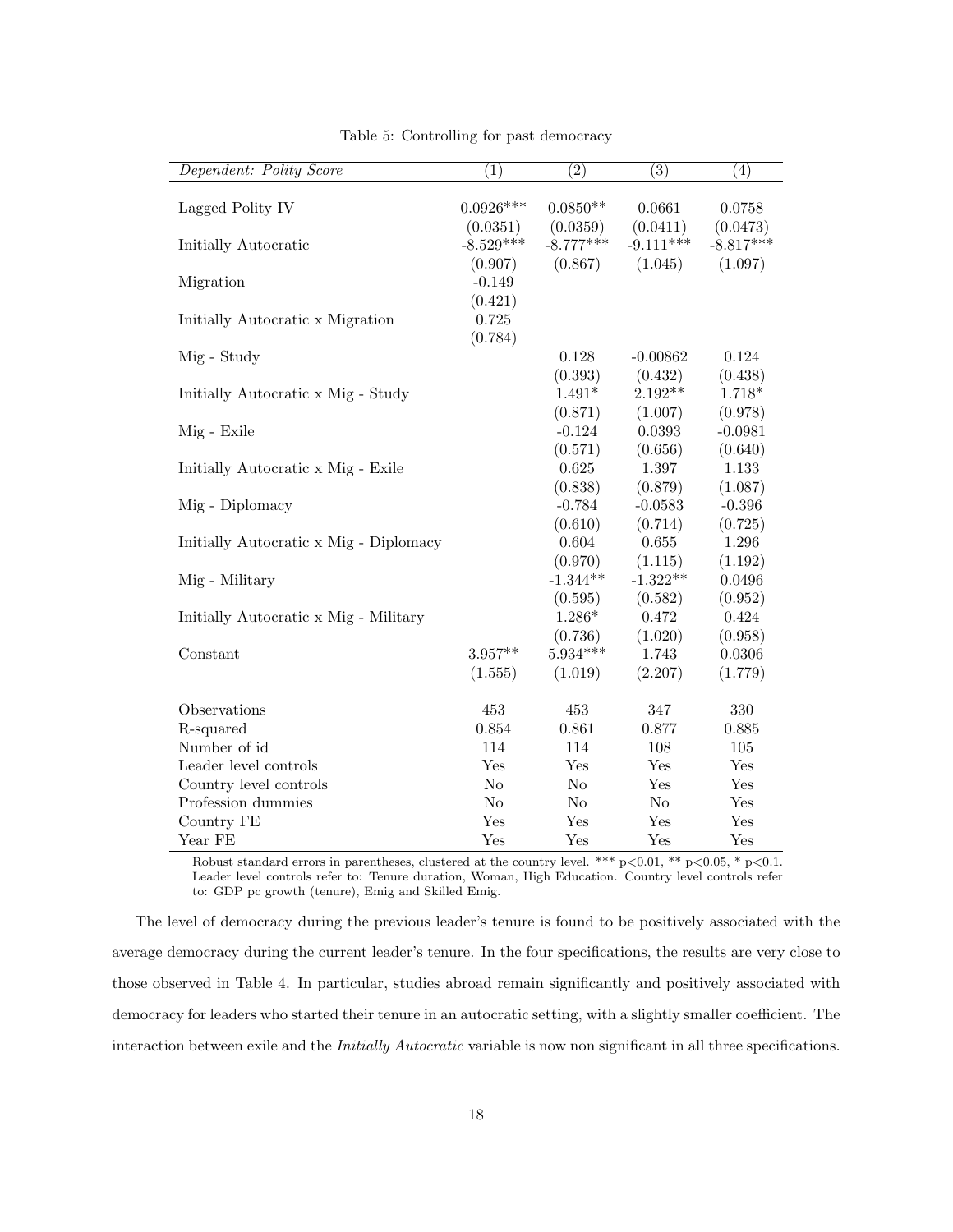Introducing the previous level of democracy in Table 5 allows to be more confident regarding the fact that the positive correlation between studies abroad and democracy is not due to migrants, among which future leaders, coming back when the institutional quality improves in their home country. However, it generates a bias associated to the dynamic panel form of these estimations: the lagged value of the Polity IV score is mechanically correlated with the error term, yielding not consistent estimates. To take into account this econometric issue, we reproduce the same estimations using the Generalized Method-of-Moments Estimator proposed by Arellano and Bond (1991). This methodologies relies on the first-differentiation of the estimated equation (which eliminates the country fixed effects), and instrumentation of the first-difference of the lagged Polity IV score by all its available further lags.

Results are shown in Table 6. When we implement this methodology, the coefficient for *Migration* turns out to be significantly negative, while its interaction with the dummy for initial autocracy is significantly positive. We also observe a negative correlation between migration for diplomatic reasons which is specifically driven by countries with an initial positive Polity IV score, but not robust to the inclusion of the professions dummies. Finally, the coefficients estimated for  $Mig$  - Study and Initially Autocratic x Mig -Study are remarkably stable, as compared to the fixed effect estimations.

## 6 The selection into migration

The previous section provides evidence that the positive correlation between studies abroad and democracy is not driven by the potential preference of democratic countries for return migrants. It rather suggests that leaders who studied abroad before reaching power have a democratizing effect in countries with an initial low quality of political institutions. We also provide evidence that this effect is not driven by future leaders coming back to their country once democratization starts.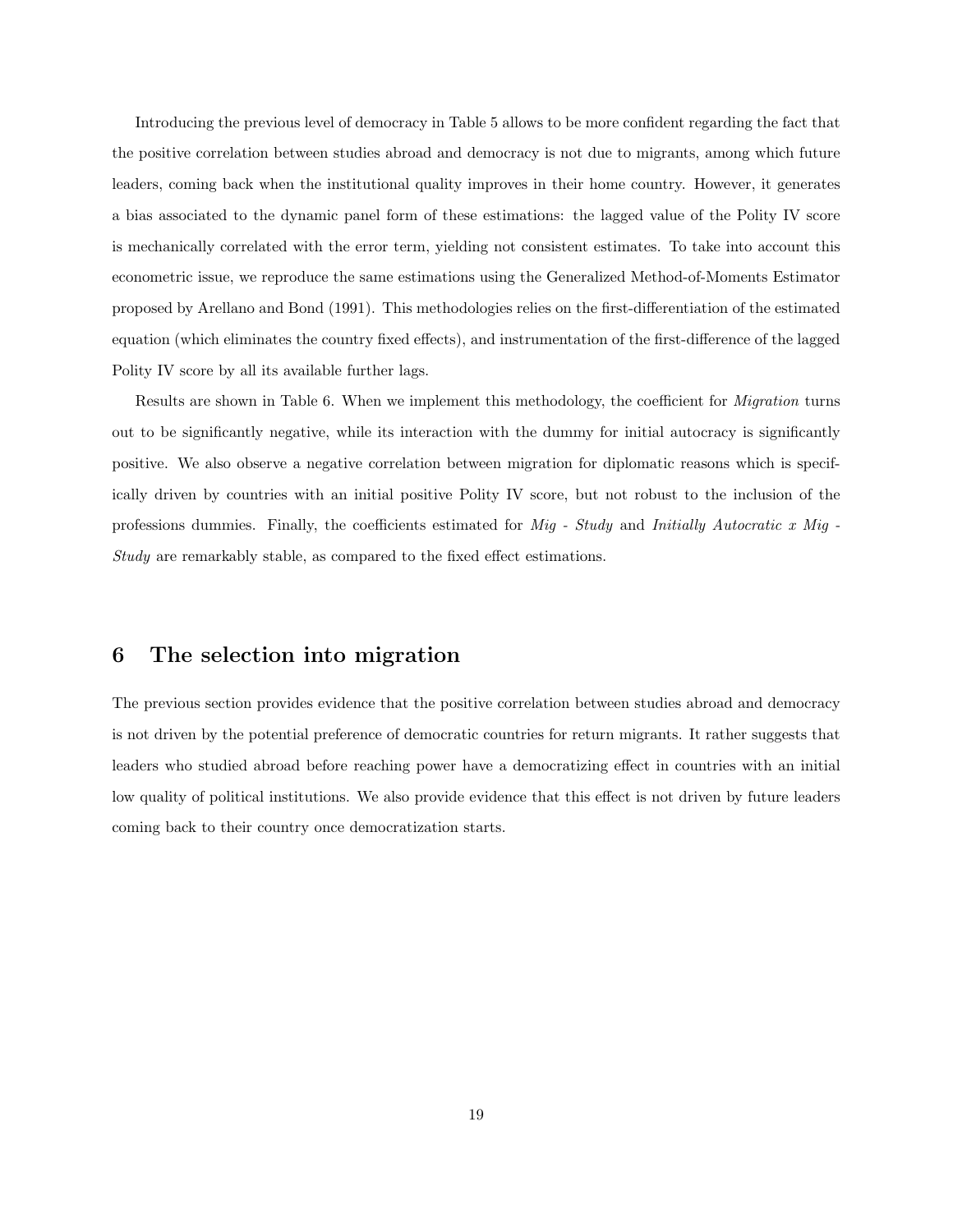| Dependent: Polity Score                | (1)         | $\overline{2})$ | $\overline{(3)}$ | $\left(4\right)$ |
|----------------------------------------|-------------|-----------------|------------------|------------------|
|                                        |             |                 |                  |                  |
| Lagged Polity IV                       | 0.0591      | 0.0483          | 0.0406           | 0.0602           |
|                                        | (0.0432)    | (0.0460)        | (0.0376)         | (0.0552)         |
| Initially Autocratic                   | $-12.50***$ | $-11.43***$     | $-11.47***$      | $-11.47***$      |
|                                        | (1.042)     | (1.100)         | (1.182)          | (1.364)          |
| Migration                              | $-0.837**$  |                 |                  |                  |
|                                        | (0.399)     |                 |                  |                  |
| Initially Autocratic x Migration       | $3.310***$  |                 |                  |                  |
|                                        | (0.913)     |                 |                  |                  |
| Mig - Study                            |             | $-0.650*$       | $-0.348$         | $-0.169$         |
|                                        |             | (0.343)         | (0.335)          | (0.362)          |
| Initially Autocratic x Mig - Study     |             | $2.832***$      | $2.649***$       | $2.679***$       |
|                                        |             | (0.857)         | (0.975)          | (0.944)          |
| Mig - Exile                            |             | $-0.140$        | $-0.341$         | $-0.288$         |
|                                        |             | (0.404)         | (0.524)          | (0.627)          |
| Initially Autocratic x Mig - Exile     |             | 0.0944          | 1.231            | 1.256            |
|                                        |             | (0.878)         | (0.860)          | (0.966)          |
| Mig - Diplomacy                        |             | $-0.894*$       | $-1.418*$        | $-1.184$         |
|                                        |             | (0.525)         | (0.739)          | (0.820)          |
| Initially Autocratic x Mig - Diplomacy |             | 0.806           | 1.427            | 1.319            |
|                                        |             | (1.108)         | (1.155)          | (1.254)          |
| Mig - Military                         |             | $-0.939$        | $-0.816$         | $-0.895$         |
|                                        |             | (0.611)         | (0.753)          | (1.139)          |
| Initially Autocratic x Mig - Military  |             | $1.612*$        | 1.124            | 1.369            |
|                                        |             | (0.972)         | (1.066)          | (1.161)          |
| Observations                           | 290         | 290             | 213              | 195              |
| Number of id                           | 86          | 86              | 77               | 74               |
| Leader level controls                  | Yes         | Yes             | Yes              | Yes              |
| Country level controls                 | No          | No              | Yes              | Yes              |
| Profession dummies                     | No          | $\rm No$        | $\rm No$         | Yes              |
| $AR(1)$ Test                           | 0.001       | 0.002           | 0.018            | 0.075            |
| $AR(2)$ Test                           | 0.495       | 0.747           | 0.987            | 0.921            |
| Sargan Test                            | 0.713       | 0.606           | 0.332            | 0.036            |
| Hansen Test                            | 0.989       | 0.996           | 0.999            | 0.975            |
| Number of instruments                  | 72          | 78              | 79               | 89               |

Table 6: GMM estimations

Robust standard errors in parentheses, clustered at the country level. \*\*\* p<0.01, \*\* p<0.05, \* p<0.1. Leader level controls refer to: Tenure duration, Woman, High Education. Country level controls refer to: GDP pc growth (tenure), Emig and Skilled Emig.

This section aims at dealing with the second major source of potential endogeneity in the migration of the leader - democracy nexus, namely the selection into migration at the individual level. It is clear that migrants are self-selected. In this perspective, they may have specific characteristics that both make them more likely to choose to study abroad, and more likely to be democrat. It is hardly feasible to control directly for all these characteristics, many of them being unobservable or difficult to measure (e.g. open-mindedness,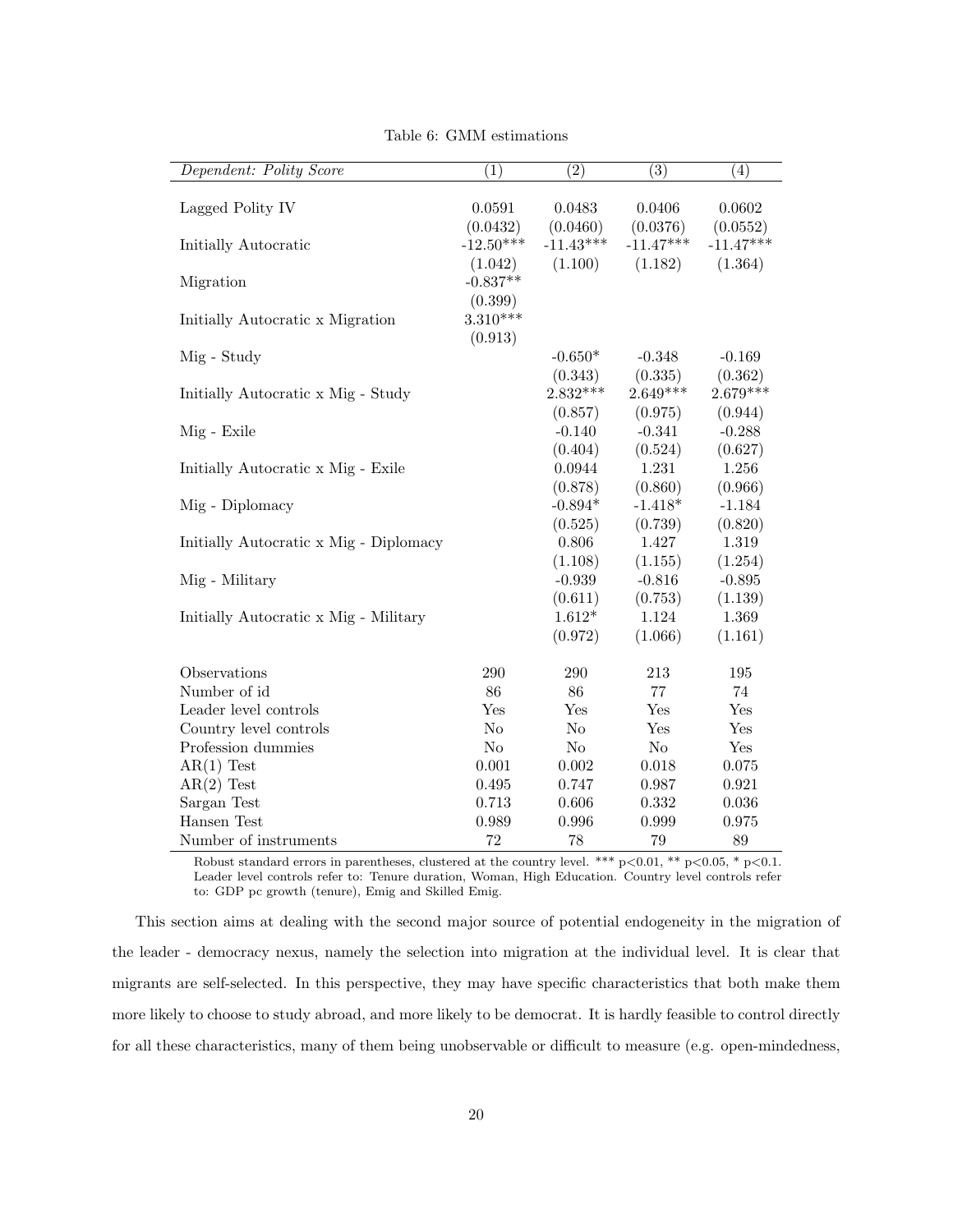taste for democracy, etc.). Alternatively, we propose here a simple test aiming at isolating the choice of migration, which may be correlated to these individual characteristics, and the impact of the migration experience. This is done by running the benchmark estimations (Table 3) on the sub-sample of leaders who migrated before being 15 years old. In these cases, the choice of migrating, in all likelihood, was not made by the future leader himself but rather by his parents. Results of this tests are shown in Table 7.

| Dependent: Polity Score | $\left( 1\right)$ | $\left( 2\right)$ | $\left( 3\right)$ | $\left(4\right)$ | (5)            |
|-------------------------|-------------------|-------------------|-------------------|------------------|----------------|
|                         |                   |                   |                   |                  |                |
| Migration               | $-1.188$          |                   |                   |                  |                |
|                         | (1.628)           |                   |                   |                  |                |
| Mig - Study             |                   | 5.798             | $8.448**$         | $7.326*$         | $33.54***$     |
|                         |                   | (4.719)           | (3.214)           | (4.205)          | (12.55)        |
| Mig - Exile             |                   | 3.664             | 0.248             | $-4.695$         | $13.73*$       |
|                         |                   | (3.934)           | (5.603)           | (6.753)          | (7.910)        |
| Mig - Diplomacy         |                   | $-0.472$          |                   |                  |                |
|                         |                   | (12.72)           |                   |                  |                |
| Mig - Military          |                   | $-10.21***$       | $-11.43***$       | $-3.893$         | $-6.559***$    |
|                         |                   | (2.713)           | (2.964)           | (6.650)          | (1.716)        |
| Father profession       |                   |                   |                   |                  | $5.382**$      |
|                         |                   |                   |                   |                  | (2.571)        |
| Constant                | $-3.818$          | 0.753             | 2.670             | 4.861            | $-14.86$       |
|                         | (3.987)           | (5.603)           | (6.739)           | (13.02)          | (10.56)        |
| Observations            | 177               | 177               | 128               | 124              | 107            |
| R-squared               | 0.800             | 0.836             | 0.899             | 0.942            | 0.984          |
| Number of id            | 84                | 84                | 71                | 68               | 64             |
| Leader level controls   | Yes               | Yes               | Yes               | Yes              | Yes            |
| Country level controls  | No                | No                | Yes               | Yes              | No             |
| Profession dummies      | No                | $\rm No$          | N <sub>o</sub>    | Yes              | N <sub>o</sub> |
| Country FE              | Yes               | Yes               | Yes               | Yes              | Yes            |
| Year FE                 | $_{\rm Yes}$      | Yes               | Yes               | Yes              | Yes            |

Table 7: Early migration experiences

Robust standard errors in parentheses, clustered at the country level. \*\*\*  $p<0.01$ , \*\*  $p<0.05$ ,  $*$  p $< 0.1$ .

Leader level controls refer to: Tenure duration, Woman, High Education. Country level controls refer to: GDP pc growth (tenure), Emig and Skilled Emig.

When we look at leaders who migrated aged 14 or earlier, migration is still not significantly associated with democracy, while the coefficient associated with  $Mig$  - Study remains positive and significant. Studies abroad is thus positively associated with democratization, even when we restrict the sample to leaders who probably did not choose themselves to migrate, which mitigates the selection into migration bias.

Moreover, in Column 5, we introduce as additional control variable a dummy equaling one if the profession of the leader's father is skilled. This aims at capturing the unobserved characteristics of the leader that may be inherited from his family. It appears that leaders whose fathers had a skilled occupation are indeed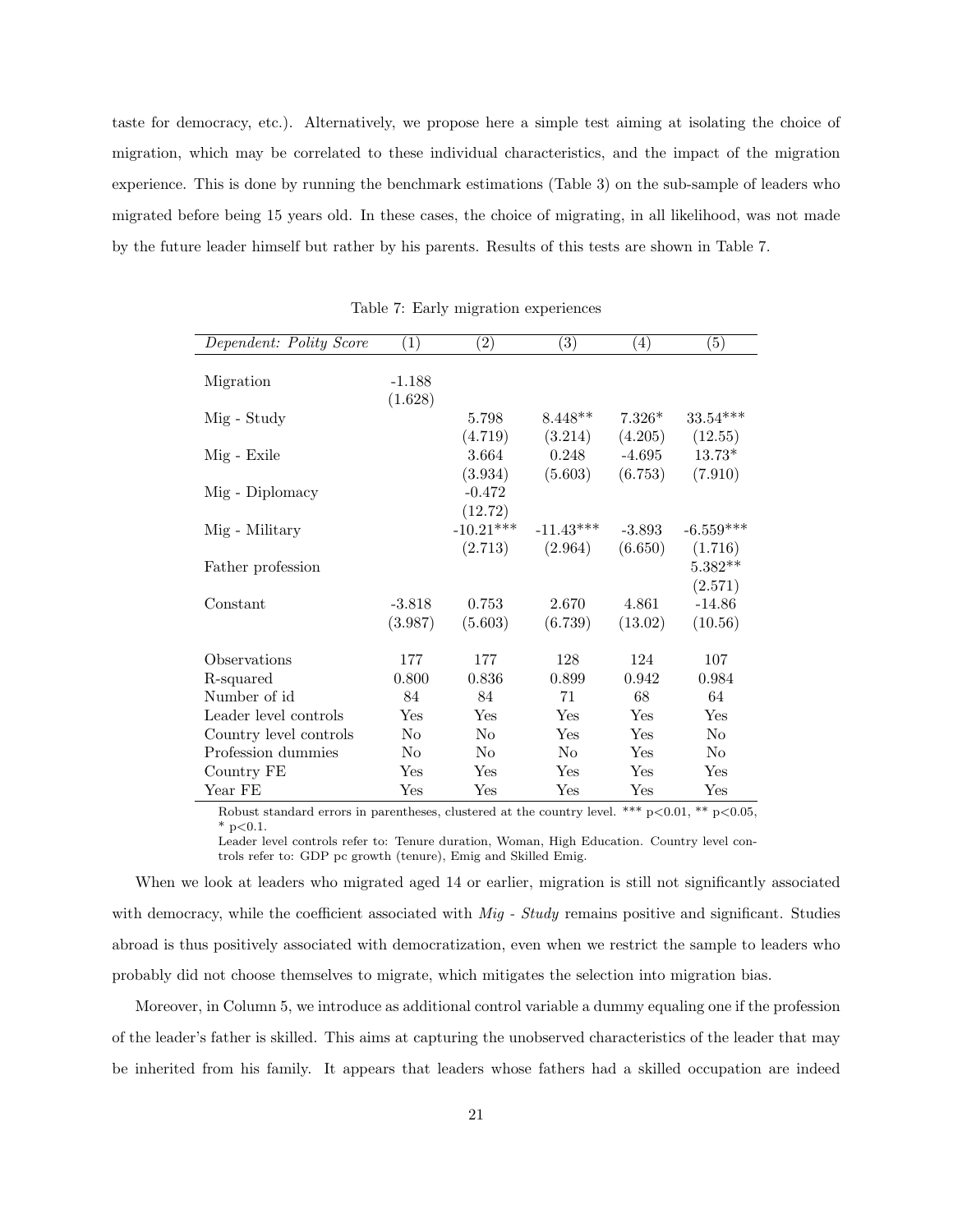characterized by a higher average of Polity IV.<sup>2</sup> Lastly, the coefficient for *Mig - Study* remains stable: it positively and significantly affects the level of democracy, even when controlling for the father's (potentially heritable) skill background.

# 7 Democracy at destination

Foreign education of political leaders appears to be positively associated with democratization in their country. Is this effect varying across the characteristics of the destination country? In particular, we could expect the impact of studies abroad on democracy to be all the more important as leaders studied in a democratic country. We test for this assumption in Table 8, distinguishing migration experiences in democratic and autocratic destination countries (i.e., in countries with a Polity IV score greater than 0, or inferior or equal to 0, the year when the future leader migrated in).

In Columns 1 and 2, we differentiate migration and migration in a democratic context, running the estimation respectively on the whole sample and on the sample of leaders who migrated before the age of 15. In both cases, migration and migration in a democracy are not significantly correlated with the quality of political institutions during the tenure. In Columns 3 and 4, we split migration into our four categories and distinguish studies abroad and studies abroad in a democracy, running the estimation respectively on the whole sample and on the sample of leaders who migrated before the age of 15. No specific effect of studying in a democratic country appears in these specifications. Lastly, we re-estimate the two same regressions in Columns 5 and 6, but adding the country-level control variables and the profession dummies as explanatory variables. In the last estimation, focusing on leaders who migrated at 14 years old or earlier, we still observe a positive and significant coefficient associated with Mig - Study, but also a positive and significant coefficient associated with Mig - Study in a democracy. This suggests a cumulative effect, the impact of foreign education being all the more important as the leader studied in a democratic country before reaching power. However, the coefficients are not significant on the whole sample (Column 5), urging us to remain cautious regarding this last result.

<sup>2</sup>Unfortunately, the relatively small number of leaders for whom information on the father's occupation is available does not allow us to control simultaneously for the country-level variables and profession dummies.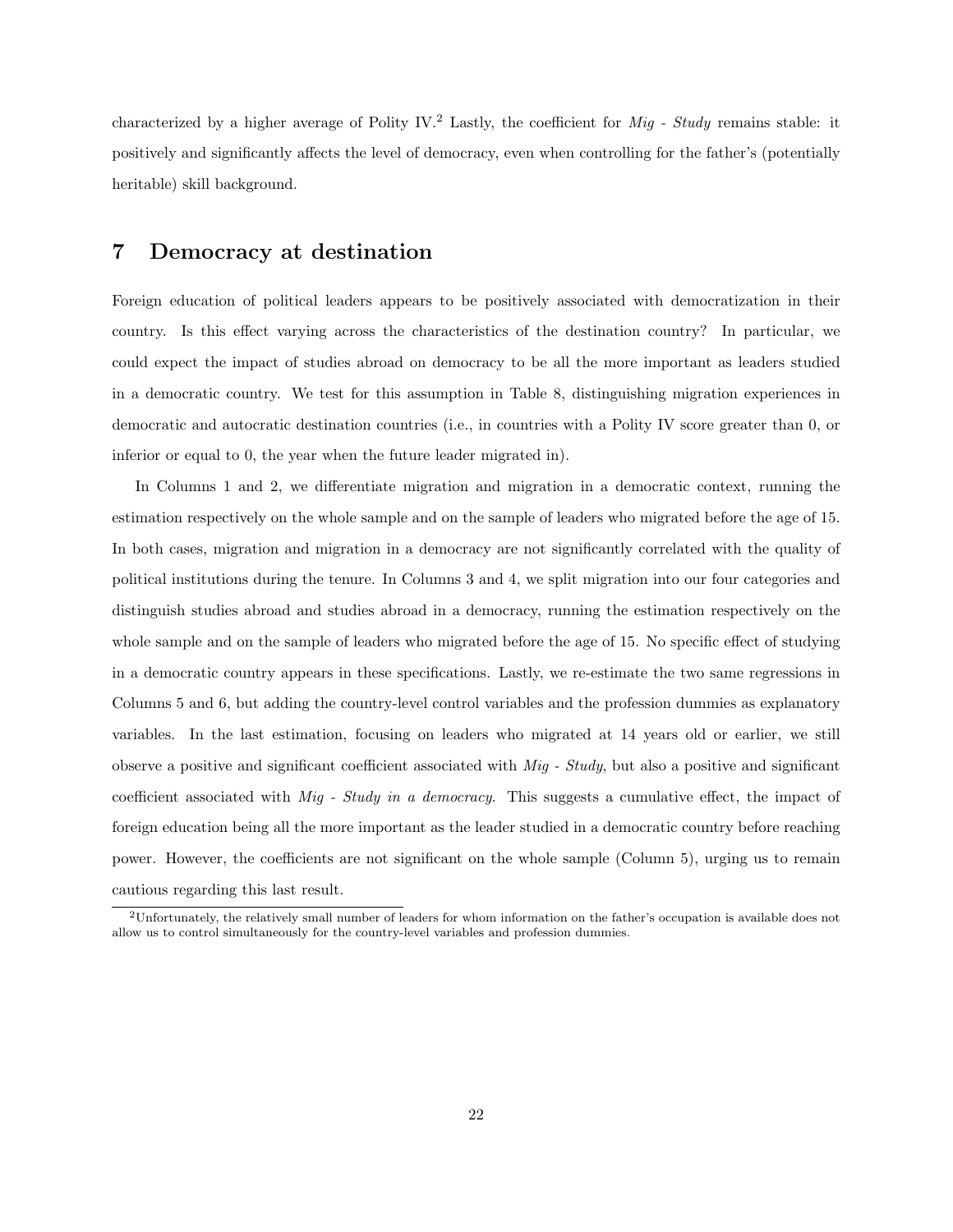| Dependent: Polity Score    | $\left( 1\right)$ | $\left( 2\right)$ | $\left( 3\right)$ | $\left( 4\right)$ | $\left( 5\right)$ | $\left( 6\right)$ |
|----------------------------|-------------------|-------------------|-------------------|-------------------|-------------------|-------------------|
|                            |                   |                   |                   |                   |                   |                   |
| Migration                  | $-0.690$          | 1.023             |                   |                   |                   |                   |
|                            | (0.785)           | (1.890)           |                   |                   |                   |                   |
| Migration in a democracy   | $-0.564$          | $-2.371$          |                   |                   |                   |                   |
|                            | (0.701)           | (2.367)           |                   |                   |                   |                   |
| Mig - Study                |                   |                   | $-0.0579$         | $7.350**$         | 0.265             | $8.574**$         |
|                            |                   |                   | (0.956)           | (3.271)           | (0.931)           | (3.936)           |
| Mig - Study in a democracy |                   |                   | 0.374             | $-1.191$          | 0.00810           | $23.67***$        |
|                            |                   |                   | (1.084)           | (3.188)           | (1.114)           | (4.585)           |
| Mig - Exile                |                   |                   | $1.764***$        | $7.224*$          | 0.726             | $-16.96**$        |
|                            |                   |                   | (0.555)           | (4.169)           | (0.766)           | (7.220)           |
| Mig - Diplomacy            |                   |                   | $-0.959$          | $-4.608$          | $-0.365$          |                   |
|                            |                   |                   | (0.863)           | (14.16)           | (1.082)           |                   |
| Mig - Military             |                   |                   | $-3.320***$       | $-13.25***$       | 0.0400            | 9.620             |
|                            |                   |                   | (0.835)           | (3.107)           | (1.412)           | (6.702)           |
| Constant                   | $-7.043***$       | $-2.219$          | $-5.830***$       | $-5.413$          | 4.098             | 35.07***          |
|                            | (1.038)           | (5.484)           | (1.025)           | (5.808)           | (3.088)           | (11.37)           |
|                            |                   |                   |                   |                   |                   |                   |
| Observations               | 400               | 172               | 410               | 173               | 286               | 122               |
| R-squared                  | 0.588             | 0.799             | 0.631             | 0.841             | 0.749             | 0.947             |
| Number of id               | 120               | 82                | 117               | 82                | 102               | 66                |
| Leader level controls      | Yes               | Yes               | Yes               | Yes               | Yes               | Yes               |
| Country level controls     | N <sub>o</sub>    | N <sub>o</sub>    | N <sub>o</sub>    | N <sub>o</sub>    | Yes               | Yes               |
| Profession Dummies         | $\rm No$          | $\rm No$          | N <sub>o</sub>    | N <sub>0</sub>    | Yes               | Yes               |
| Country FE                 | Yes               | Yes               | Yes               | Yes               | Yes               | Yes               |
| Year FE                    | Yes               | Yes               | Yes               | Yes               | Yes               | Yes               |

Table 8: Democracy at destination

Robust standard errors in parentheses, clustered at the country level. \*\*\*  $p<0.01$ , \*\*  $p<0.05$ , \*  $p<0.1$ . Leader level controls refer to: Tenure duration, Woman, High Education. Country level controls refer to: GDP pc growth (tenure), Emig and Skilled Emig.

## 8 Robustness tests

The fact that the leader studied abroad is positively and significantly associated with democratization during his tenure, and this does not seem to be driven by different preferences in the selection of the leaders in democracies, nor by the selection into migration. In this section, we provide three extensions to investigate further this result.

### 8.1 Alternative outcomes

First, one could wonder if we are here measuring the effective impact of a leader on democracy or rather capturing a larger trend of democratization in the country, independent from individual leaders. Controlling for the average Polity IV score during the previous leader's tenure (Tables 5 and 6, Section 5) was a first way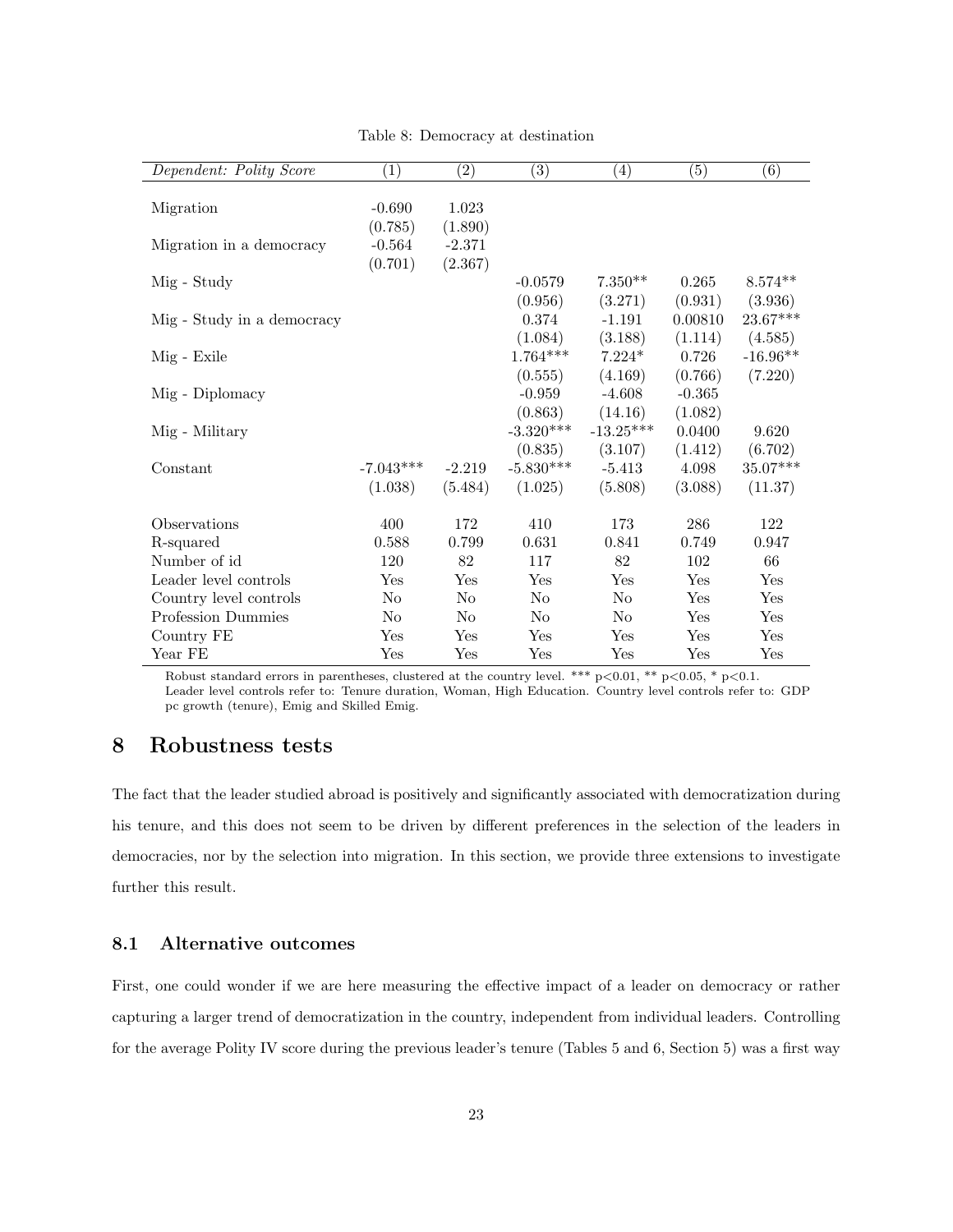to address this concern. To go further in the investigation of this question, we also replicate the estimations on two alternative dependent variables:

- The change in the Polity IV index between the year of arrival and the year of departure of the leader (Polity IV Delta), which was notably shown not to be affected by the attrition issue (Table 2),
- The level of the Polity IV index in the last year of the leader's tenure (Polity IV Last).

In these estimations, we also add as a supplementary control variable the change in the Polity IV score observed during the previous leader's tenure, Lagged Polity IV Delta. Columns 1 - 4 of Table 9 display the results concerning the first alternative outcome, Polity IV Delta. The Lagged Polity IV Delta has a negative and significant coefficient, suggesting a catch-up effect: countries in which the index of democracy has changed more during the previous leadership tend to see their level of democracy changing less during the following leadership. In other words, after a transition, the countries of our sample tended to stabilize in average. Moreover, countries which started with an initial autocratic setting exhibit a more important change in their level of democracy. In Columns 5 - 8 of Table 9, the considered dependent variable is the level of democracy measured during the last year of the leader's tenure, Polity IV Last. In this case, the Lagged Polity IV Delta also has a negative and significant coefficient, suggesting that leaders who follow a period of more important variation in the quality of institutions leave power at a relatively lower level of democracy. Not surprisingly, countries which started with an initial autocratic setting exhibit a lower level of democracy at the end of the leader's tenure.

Turning to the variables of interest, for both dependent variables, migration is still non significant neither in initially democratic nor in initially autocratic countries. For both dependant variables, we also observe that  $Mig$  - Study is positively correlated to the outcome when the tenure started in an autocratic environment, consistent with our main results. The other types of migration experiences are not significantly correlated with the final level of democracy, *Polity IV Last*. Finally, it appears in Columns 3 and 4 that leaders who experienced an exile tend to positively affect the *Polity IV Delta* when they reached power in a relatively democratic country, and negatively when they reached power in a relatively autocratic setting.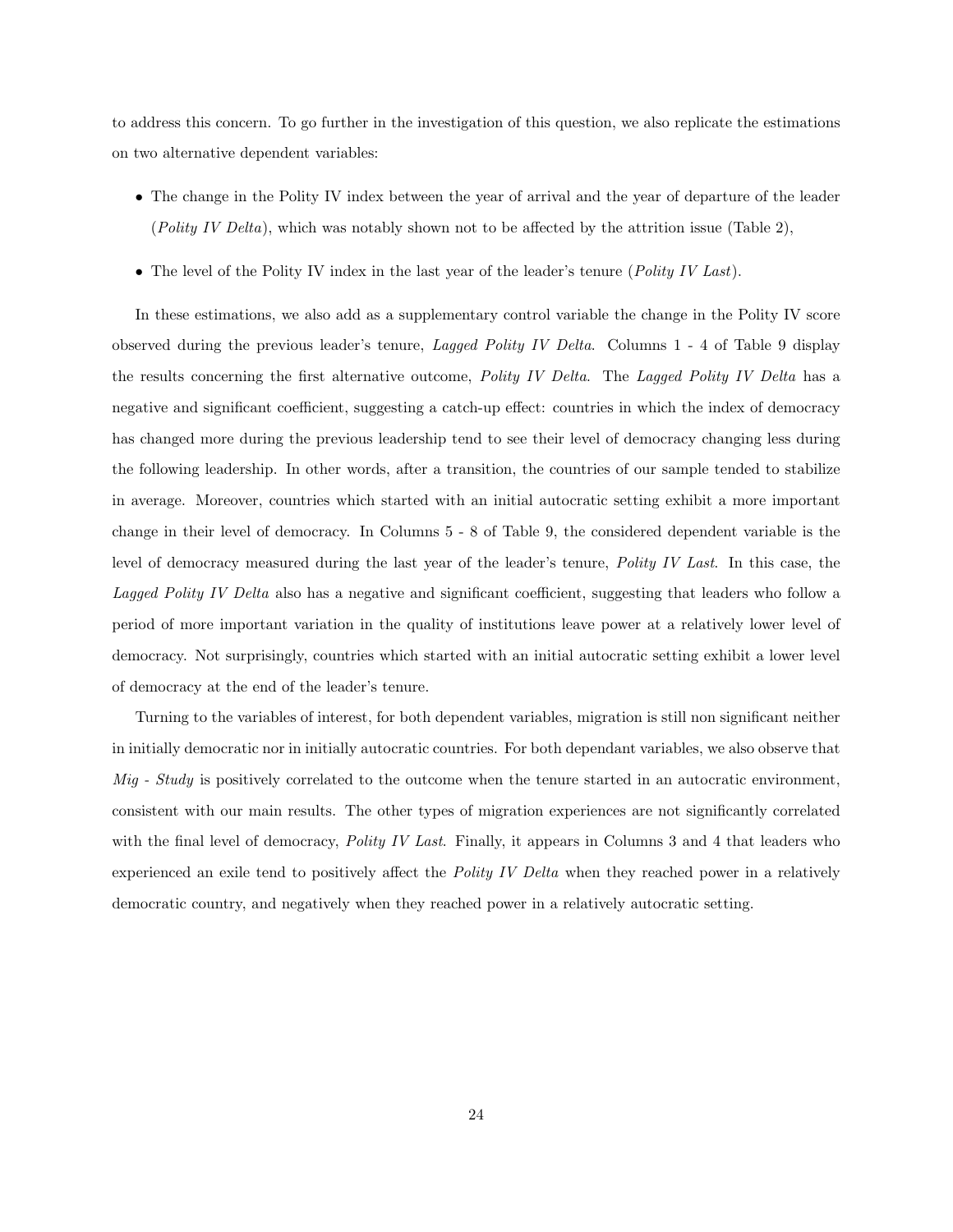|                                                                                                                        |                             | Polity IV Delta                       |                                |                                                            |                     |                                                                        | Polity IV Last                                             |                                                            |
|------------------------------------------------------------------------------------------------------------------------|-----------------------------|---------------------------------------|--------------------------------|------------------------------------------------------------|---------------------|------------------------------------------------------------------------|------------------------------------------------------------|------------------------------------------------------------|
|                                                                                                                        |                             | $\widehat{\mathfrak{S}}$              | $\widehat{\mathbb{C}}$         | $\widehat{E}$                                              | િ                   | $\widehat{\circ}$                                                      | Ξ                                                          | $\circled{s}$                                              |
| Lagged Polity IV                                                                                                       | $0.231***$                  | $0.227***$                            | $-0.237***$                    | $0.248***$                                                 | $-0.123**$          | $-0.134***$                                                            | $-0.151***$                                                | $0.158**$                                                  |
| Delta                                                                                                                  | (0.0535)                    | (0.0542)                              | (0.0572)                       | (0.0702)                                                   | (0.0587)            | (0.0585)                                                               | $(0.0632)$<br>-7.206***                                    | (0.0744)                                                   |
| Initially Autocratic                                                                                                   | $2.817***$                  | $2.387**$                             | $3.384***$                     | $2.987***$                                                 | $-7.247***$         | $7.70***$                                                              |                                                            | $-6.984***$                                                |
|                                                                                                                        | (1.173)                     | (1.097)                               | (1.320)                        | (1.450)                                                    | (1.485)             | (1.363)                                                                | (1.727)                                                    | (1.879)                                                    |
| Migration                                                                                                              | (0.593)<br>0.111            |                                       |                                |                                                            | $-0.359$<br>(0.695) |                                                                        |                                                            |                                                            |
| Initially Autocratic                                                                                                   | 0.519                       |                                       |                                |                                                            | 1.304               |                                                                        |                                                            |                                                            |
| x Migration                                                                                                            | (1.031)                     |                                       |                                |                                                            | (1.278)             |                                                                        |                                                            |                                                            |
| $Mig - Study$                                                                                                          |                             | $-0.610$                              | $-0.779$                       |                                                            |                     | $-0.422$                                                               | $-0.779$                                                   | $-0.637$                                                   |
|                                                                                                                        |                             | (0.609)                               | (0.622)                        | (0.591)                                                    |                     | (0.644)                                                                | (0.647)                                                    | (0.675)                                                    |
| Initially Autocratic                                                                                                   |                             | 1.477                                 | $2.262**$                      | $2.140*$                                                   |                     | $2.586**$                                                              | $3.826***$                                                 | $3.104**$                                                  |
| $x$ Mig - Study                                                                                                        |                             | (0.953)                               | (1.111)                        | (1.273)                                                    |                     | (1.232)                                                                | $\begin{array}{c} (1.379) \\ 1.340 \\ (0.950) \end{array}$ | $\begin{array}{c} (1.450) \\ 1.209 \\ (0.979) \end{array}$ |
| Mig - Exile                                                                                                            |                             | $1.078\,$                             | $2.093**$                      | $2.052***$                                                 |                     | 0.329                                                                  |                                                            |                                                            |
|                                                                                                                        |                             | (0.718)                               | (0.884)                        | (0.933)                                                    |                     | (0.826)                                                                |                                                            |                                                            |
| Initially Autocratic                                                                                                   |                             | $-2.369*$                             | $4.264***$                     | $3.959***$                                                 |                     | $-0.135$                                                               | $-0.718$                                                   | $-1.121$                                                   |
| x Mig - Exile                                                                                                          |                             | (1.282)                               | (1.786)                        | (1.841)                                                    |                     | (1.222)                                                                | (1.457)                                                    | (1.652)                                                    |
| Mig - Diplomacy                                                                                                        |                             | $-1.236$                              | $-1.492$                       | $-1.394$                                                   |                     | $-1.551$                                                               | $-0.862$                                                   | $-1.161$                                                   |
|                                                                                                                        |                             | (1.199)                               | (1.407)                        | $\begin{array}{c} (1.540) \\ 2.690 \end{array}$            |                     | (1.221)                                                                | $\left(1.388\right)$ $1.721$                               |                                                            |
| initially Autocratic                                                                                                   |                             | $1.606\,$                             | 2.223                          |                                                            |                     | 1.563                                                                  |                                                            | $\begin{array}{c} (1.519) \\ 2.748 \\ (2.447) \end{array}$ |
| x Mig - Diplomacy                                                                                                      |                             | (1.631)                               | (2.180)                        | (2.433)                                                    |                     | (1.888)                                                                | (2.223)                                                    |                                                            |
| $Mig$ - $Military$                                                                                                     |                             | 0.393                                 | 0.487                          | $-0.105$                                                   |                     | $-1.283$                                                               | $-1.191$                                                   | 0.178                                                      |
|                                                                                                                        |                             | (0.837)                               | (0.816)                        |                                                            |                     | (0.892)                                                                | (0.948)                                                    |                                                            |
| Initially Autocratic                                                                                                   |                             | 0.866                                 | 0.506                          | $\begin{array}{c} (1.333) \\ 1.488 \\ (1.671) \end{array}$ |                     | 1.955                                                                  |                                                            | $\begin{array}{c} (1.438) \\ 1.699 \\ (1.675) \end{array}$ |
| $x$ Mig - Military                                                                                                     |                             | (1.321)                               | (1.616)                        |                                                            |                     | (1.365)                                                                | $(1.200)$<br>$(1.726)$                                     |                                                            |
| Constant                                                                                                               | $2.929*$                    | $1.951***$                            | $-3.525$                       | $10.68***$                                                 | $6.963***$          | $7.901***$                                                             | 1.170                                                      | $-3.694$                                                   |
|                                                                                                                        | (1.589)                     | (1.615)                               | (2.757)                        | (3.787)                                                    | (1.627)             | (1.685)                                                                | (3.089)                                                    | (3.576)                                                    |
| Observations                                                                                                           | 443                         | 443                                   | 346                            | 329                                                        | 445                 | 445                                                                    | 346                                                        | 329                                                        |
| R-squared                                                                                                              | 0.416                       | 0.432                                 | 0.540                          | 0.577                                                      | 0.608               | 0.619                                                                  | 0.633                                                      | 0.655                                                      |
| Number of id                                                                                                           | 114                         | 114                                   | 107                            | 104                                                        | 114                 | 114                                                                    | $107\,$                                                    | 104                                                        |
| Leader level controls                                                                                                  | Yes                         | ${\rm Yes}$                           | ${\rm Yes}$                    | Yes                                                        | Yes                 | Yes                                                                    | ${\rm Yes}$                                                | ${\rm Yes}$                                                |
| Country level controls                                                                                                 | $_{\rm N_o}$                | $\tilde{z}$                           | ${\rm Yes}$                    | ${\rm Yes}$                                                | $\overline{R}$      | $\rm \stackrel{\circ}{\rm \stackrel{\circ}{\rm \scriptscriptstyle M}}$ | ${\rm Yes}$                                                | Yes                                                        |
| Profession dummies                                                                                                     | $_{\rm N_o}$                | $\stackrel{\circ}{\phantom{}_{\sim}}$ | $\stackrel{\circ}{\mathbf{Z}}$ | Yes                                                        | $\overline{R}$      | $\stackrel{\circ}{\phantom{}_{\sim}}$                                  | $\stackrel{\circ}{\simeq}$                                 | Yes                                                        |
| Country FE                                                                                                             | $\ensuremath{\mathrm{Yes}}$ | $\ensuremath{\mathrm{Yes}}$           | ${\rm Yes}$                    | $\ensuremath{\mathrm{Yes}}$                                | Yes                 | ${\rm Yes}$                                                            | $_{\rm Yes}^{\rm Yes}$                                     | ${\rm Yes}$                                                |
| Year FE                                                                                                                | Yes                         | Yes                                   | Yes                            | Yes                                                        | Yes                 | Yes                                                                    |                                                            | Yes                                                        |
| Robust standard errors in parentheses, clustered at the country level. *** $p<0.01$ , ** $p<0.1$ , * $p<0.1$           |                             |                                       |                                |                                                            |                     |                                                                        |                                                            |                                                            |
| Leader level controls refer to: Tenure duration, Woman, High Education. Country level controls refer to: GDP pc growth |                             |                                       |                                |                                                            |                     |                                                                        |                                                            |                                                            |
| (tenure), Emig and Skilled Emig                                                                                        |                             |                                       |                                |                                                            |                     |                                                                        |                                                            |                                                            |

Table 9: Alternative outcomes Table 9: Alternative outcomes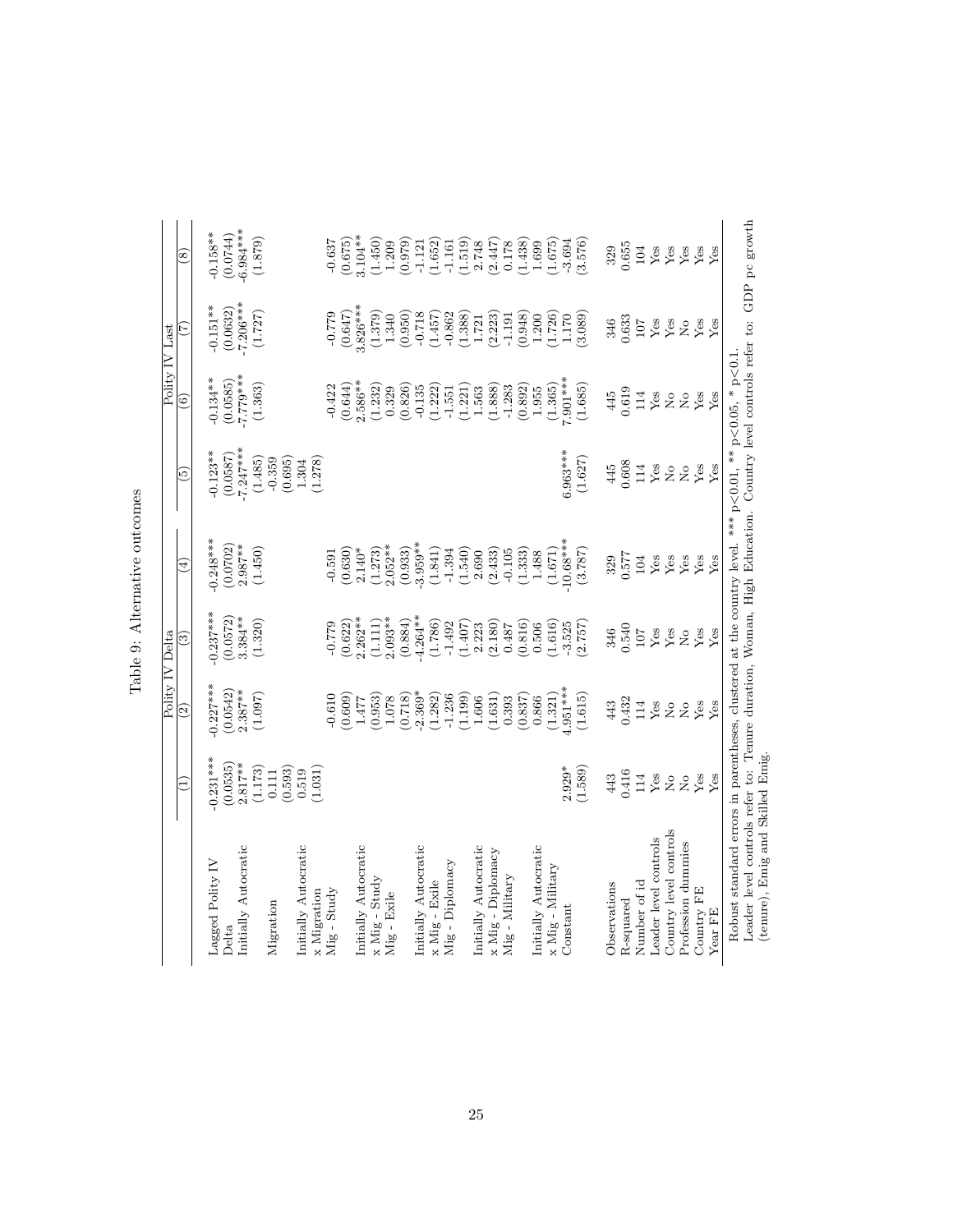#### 8.2 Falsification test

If the effect that is at play here is that studies abroad make leaders more likely to promote democracy in their country, we should not observe any significant correlation between the Mig - Study variable and the level of democracy of the country observed in the year of the leader's arrival in power (*Initial Polity IV*). Indeed, democratization implies structural reforms that require enough time to translate into an increase of the Polity IV index. This falsification exercise also provides an alternative test for the "democracies' preferences bias" tackled in Section 5. If a process of selection is at play in the positive coefficient observed for studies abroad, we would expect a similar coefficient when using the initial level of democracy as dependant variable. Such a result would suggest that democracies have a higher propensity to select leaders who studied abroad, symmetrically to Besley and Reynal-Querol (2011) who find a higher propensity of democracies to select educated leaders.

This test is displayed in Table 10. As expected, the coefficient associated with migration, as well as the coefficients associated with foreign studies, migration for diplomatic reasons, and exile, are not significant. Leaders who migrated for their studies are found to positively affect the level of democracy in their country during the period when they are in power, but the causation is not working the other way round: democracies do not tend to select leaders with an education experience abroad. On the contrary, there is a negative significant correlation between the leader's military background (either regarding migration or regarding profession) and the level of democracy in the year of his arrival, suggesting that democratic countries have a lower preference for militaries. This falsification test reinforces the confidence in the main finding that leaders who studied abroad are more prone to democratize their country.

### 8.3 Year-level panel

All the results presented above emanate from a panel data set built at the leader level: each line in the database corresponds to one leader in one country. One could suspect that this organization of the data leads to a bias in the estimated coefficients, given that leaders who stay in power longer are given the same weight as leaders who stayed shortly, by construction. To ensure that our results are not driven by this, we re-build our data set making each line corresponding to one year. In this case, leaders are observed as many times as the number of years they spent in power. Annex D reiterates the benchmark estimations of Table 3 on this alternative database. It confirms our previous results: leaders who studied abroad appear to be positively correlated with the level of democracy.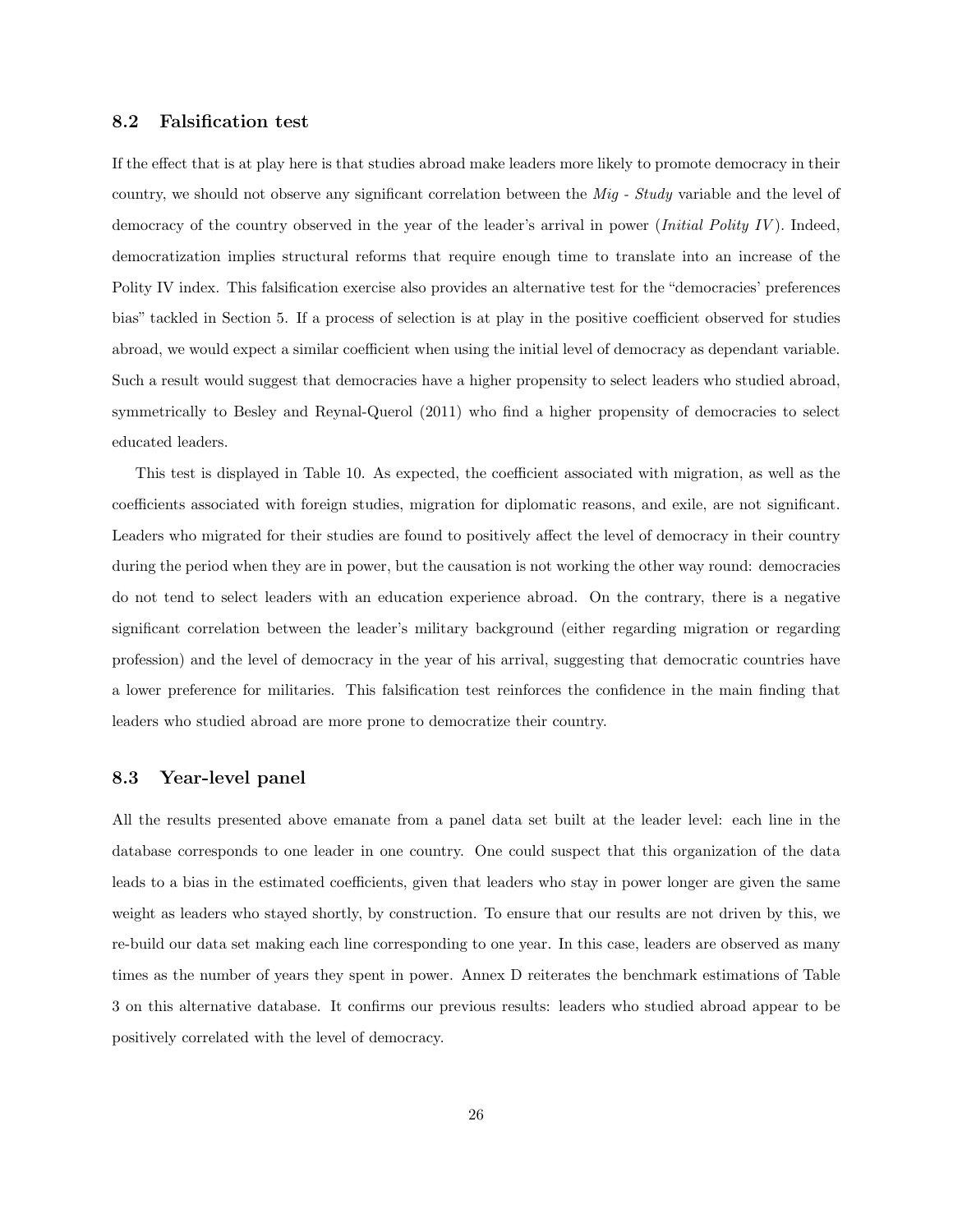| Dependent: Lagged Polity Score | (1)            | (2)            | $\left(3\right)$ | $\left(4\right)$ |
|--------------------------------|----------------|----------------|------------------|------------------|
|                                |                |                |                  |                  |
| Migration                      | $-1.151$       |                |                  |                  |
|                                | (0.790)        |                |                  |                  |
| Mig - Study                    |                | $-0.0398$      | $-0.749$         | $-1.262$         |
|                                |                | (0.707)        | (0.782)          | (0.843)          |
| Mig - Exile                    |                | $-0.970$       | $-0.527$         | $-0.835$         |
|                                |                | (0.671)        | (0.653)          | (0.788)          |
| Mig - Diplomacy                |                | $-0.814$       | $-0.122$         | $-0.218$         |
|                                |                | (0.974)        | (1.014)          | (1.090)          |
| Mig - Military                 |                | $-2.223**$     | $-2.490**$       | $-1.503$         |
|                                |                | (0.888)        | (1.038)          | (1.498)          |
| Constant                       | 1.823          | $6.944***$     | $4.376**$        | 1.068            |
|                                | (1.364)        | (2.232)        | (1.879)          | (2.689)          |
|                                |                |                |                  |                  |
| Observations                   | 459            | 459            | 353              | 335              |
| R-squared                      | 0.378          | 0.391          | 0.457            | 0.517            |
| Number of id                   | 114            | 114            | 110              | 108              |
| Leader level controls          | Yes            | Yes            | Yes              | Yes              |
| Country level controls         | No             | No             | Yes              | Yes              |
| Profession dummies             | N <sub>o</sub> | N <sub>o</sub> | N <sub>o</sub>   | Yes              |
| Country FE                     | Yes            | Yes            | Yes              | Yes              |
| Year FE                        | Yes            | Yes            | Yes              | Yes              |

Table 10: Falsification test

Robust standard errors in parentheses, clustered at the country level. \*\*\*  $p<0.01$ , \*\*  $p<0.05$ , \*  $p<0.1$ .

Leader level controls refer to: Tenure duration, Woman, High Education. Country level controls refer to: GDP pc growth (tenure), Emig and Skilled Emig.

# 9 Conclusion

Thanks to new data on the characteristics of leaders in developing countries over the 1960-2004 period, we put forward in this paper a positive impact of the fact that the leader studied abroad on the quality of political institutions in the country he's at the head of. This effect is independent from the level of education reached.

We show that the effect of the leader having studied abroad on political institutions is driven by countries which start from a low level of democracy. This is inconsistent with the view that the positive correlation between education abroad and democracy may be due to a higher propensity of democratic countries to choose return migrants as leaders. We also check that our main result is not driven by the fact that future leaders come back to their country of origin when it starts democratizing. Moreover, we provide a test for the self-selection in migration issue, showing that the impact of education abroad remains significant for leaders who did not choose themselves to migrate. Finally, it seems that education in a democratic country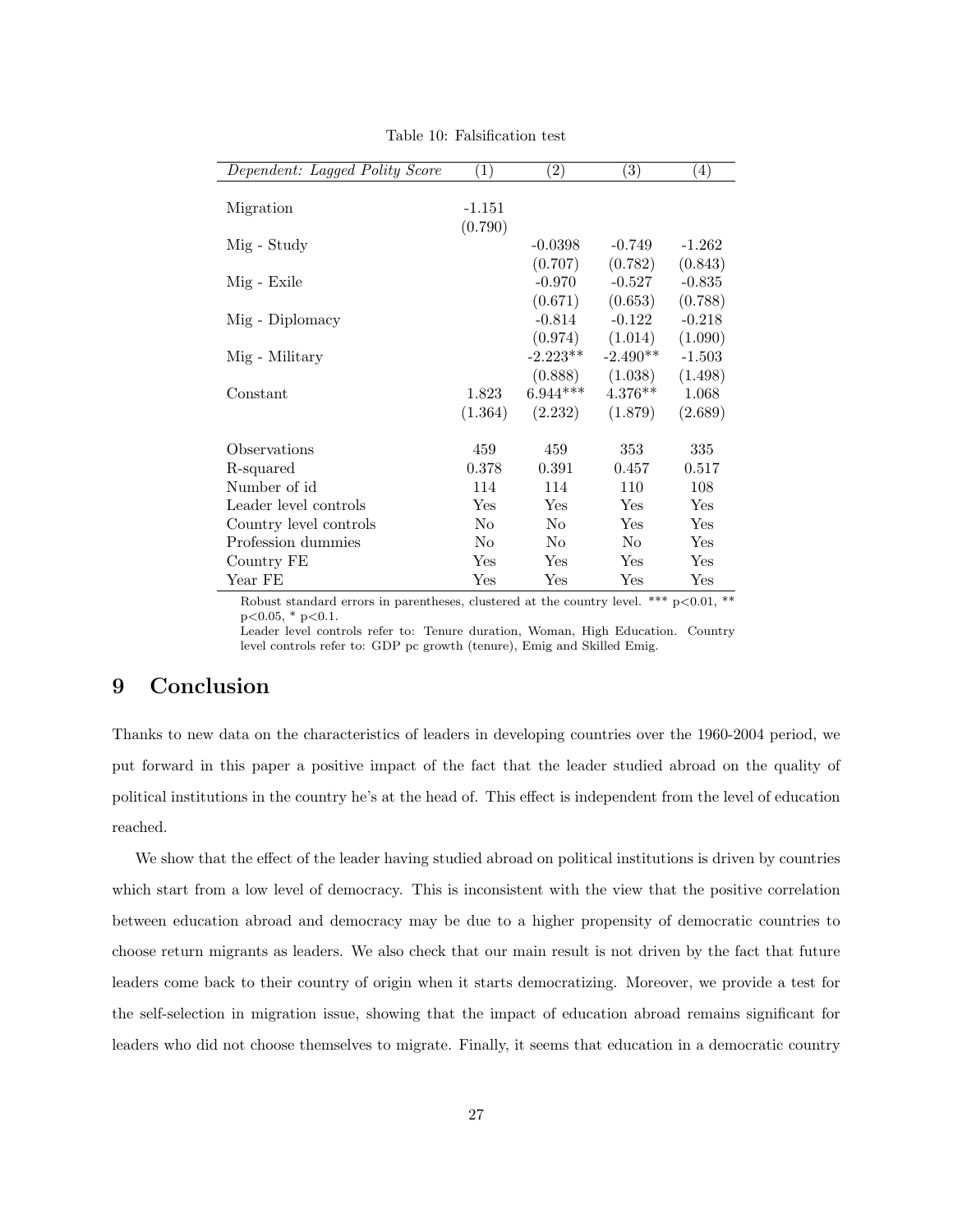has a cumulative positive impact on the level of democracy during the leader's tenure.

The main result of this paper is confirmed by various robustness checks. This finding complements the literature on the impact of political leaders' individual characteristics, focused on education and occupation. It is also in line with the literature regarding the impact of migration on politics in the origin country, which suggests important diffusion effects of the political preferences. Our results thus propose a new channel the political elites - through which these diffusion effects mays occur, and through which migration may be a tool of soft power in the perspective of democratization in developing countries.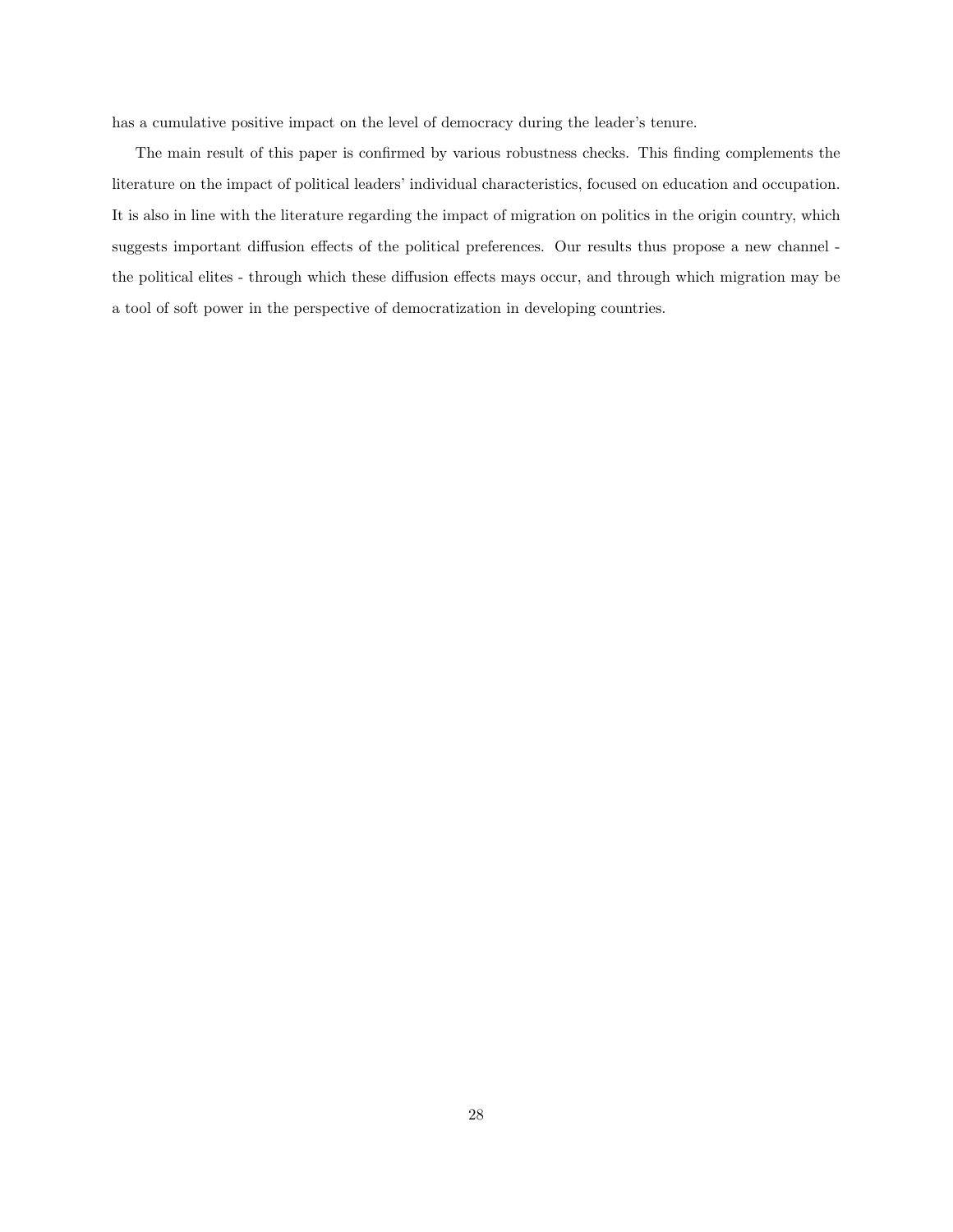# References

- Adolph, C.A. 2004. The dilemma of discretion: Career ambitions and the politics of central banking. Ph.D. thesis, Harvard University.
- Arellano, Manuel and Stephen Bond. 1991. "Some tests of specification for panel data: Monte Carlo evidence and an application to employment equations." The Review of Economic Studies 58 (2):277-297.
- Batista, C. and P.C. Vicente. 2011. "Do migrants improve governance at home? Evidence from a voting experiment." The World Bank Economic Review 25 (1):77–104.
- Bertrand, M. and A. Schoar. 2003. "Managing with style: The effect of managers on firm policies." The Quarterly Journal of Economics 118 (4):1169–1208.
- Besley, T., J.G. Montalvo, and M. Reynal-Querol. 2011. "Do Educated Leaders Matter?" The Economic Journal 121 (554):F205–227.
- Besley, T. and M. Reynal-Querol. 2011. "Do democracies select more educated leaders?" American political science review 105 (3):552–566.
- Chattopadhyay, Raghabendra and Esther Duflo. 2004. "Women as policy makers: Evidence from a randomized policy experiment in India." Econometrica 72 (5):1409–1443.
- Chauvet, L. and M. Mercier. 2012. "Do return migrants transfer political norms to their origin country? Evidence from Mali." Mimeo .
- Defoort, C. 2008. "Long-term trends in international migration: an analysis of the six main receiving countries." Population (english edition) 63 (2):285–317.
- Docquier, F., E. Lodigiani, H. Rapoport, and M. Schiff. 2011. "Emigration and democracy." Centro Studi Luca d'Agliano Development Studies Working Paper (307).
- Dreher, A., M.J. Lamla, S.M. Lein, and F. Somogyi. 2009. "The impact of political leaders' profession and education on reforms." Journal of Comparative Economics 37 (1):169–193.
- Fair, R.C. 1978. "The effect of economic events on votes for president." The Review of Economics and Statistics 60 (2):159–173.
- Franck, R. and I. Rainer. 2012. "Does the Leader's Ethnicity Matter? Ethnic Favoritism, Education, and Health in Sub-Saharan Africa." American Political Science Review 106 (2):294–325.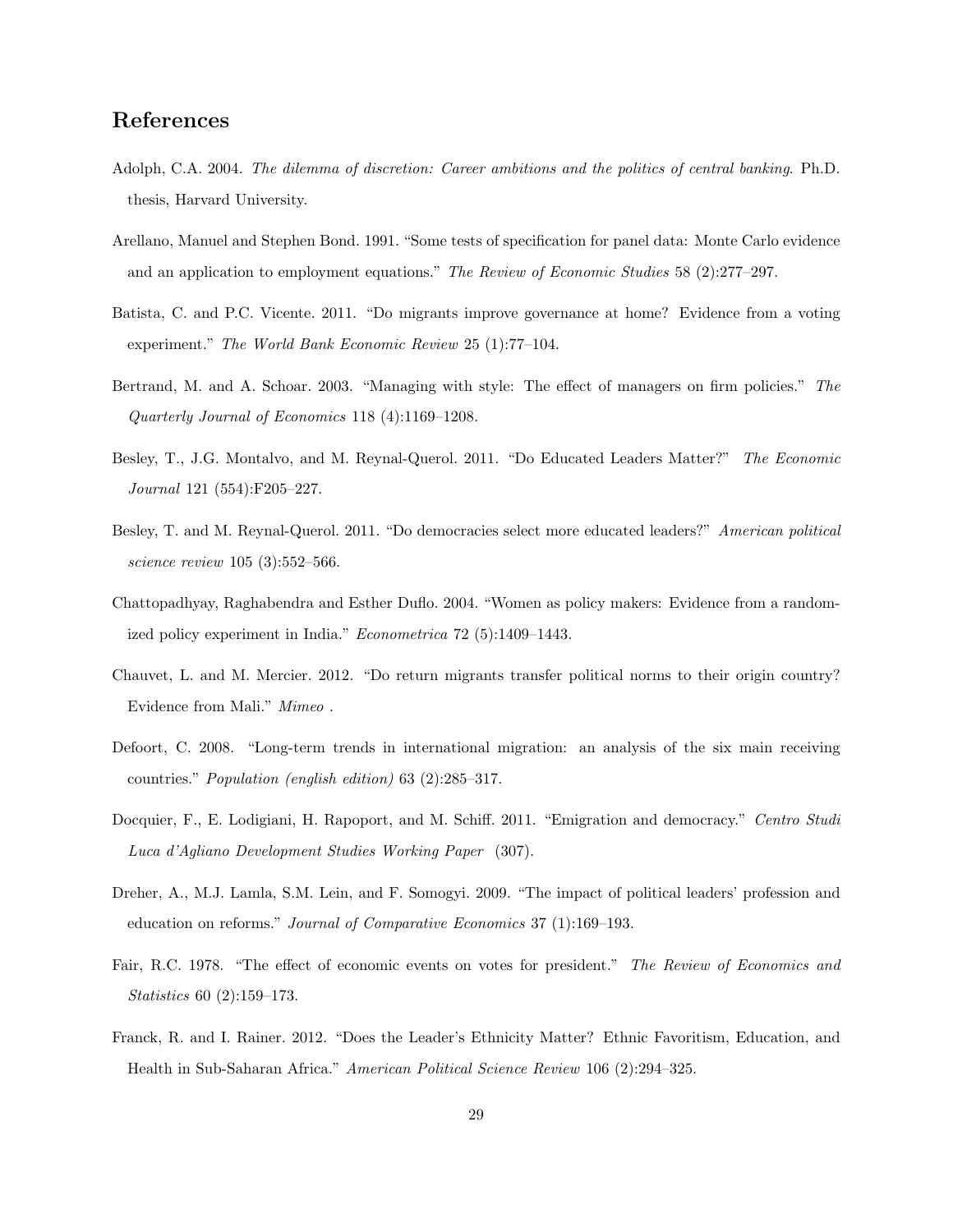- Goemans, H.E., K.S. Gleditsch, and G. Chiozza. 2009. "Introducing Archigos: A dataset of political leaders." Journal of Peace research 46 (2):269–283.
- Göhlmann, S. and R. Vaubel. 2007. "The educational and occupational background of central bankers and its effect on inflation: An empirical analysis." European Economic Review 51 (4):925–941.
- Gwartney, J., R. Lawson, and S. Norton. 2008. Economic Freedom of the World 2008 Annual Report. The Fraser Institute.
- Jones, B.F. and B.A. Olken. 2005. "Do leaders matter? National leadership and growth since World War II." The Quarterly Journal of Economics 120 (3):835–864.
- Lodigiani, Elisabetta and Sara Salomone. 2012. "Migration-induced Transfers of Norms. The case of Female Political Empowerment." Tech. rep., Université catholique de Louvain, Institut de Recherches Economiques et Sociales (IRES).
- Marshall, M.G. and K. Jaggers. 2002. "Polity IV project: Political regime characteristics and transitions, 1800-2002." .
- Omar Mahmoud, T., H. Rapoport, A. Steinmayr, and C. Trebesch. 2012. "Emigration and political change." Mimeo .
- Persson, P. and E. Zhuravskaya. 2011. "Elite capture in the absence of democracy: evidence from backgrounds of Chinese provincial leaders." Paris School of Economics Working Paper .
- Pfutze, T. 2012. "Does migration promote democratization? Evidence from the Mexican transition." Journal of Comparative Economics .

Spilimbergo, A. 2009. "Democracy and foreign education." American Economic Review 99 (1):528–43.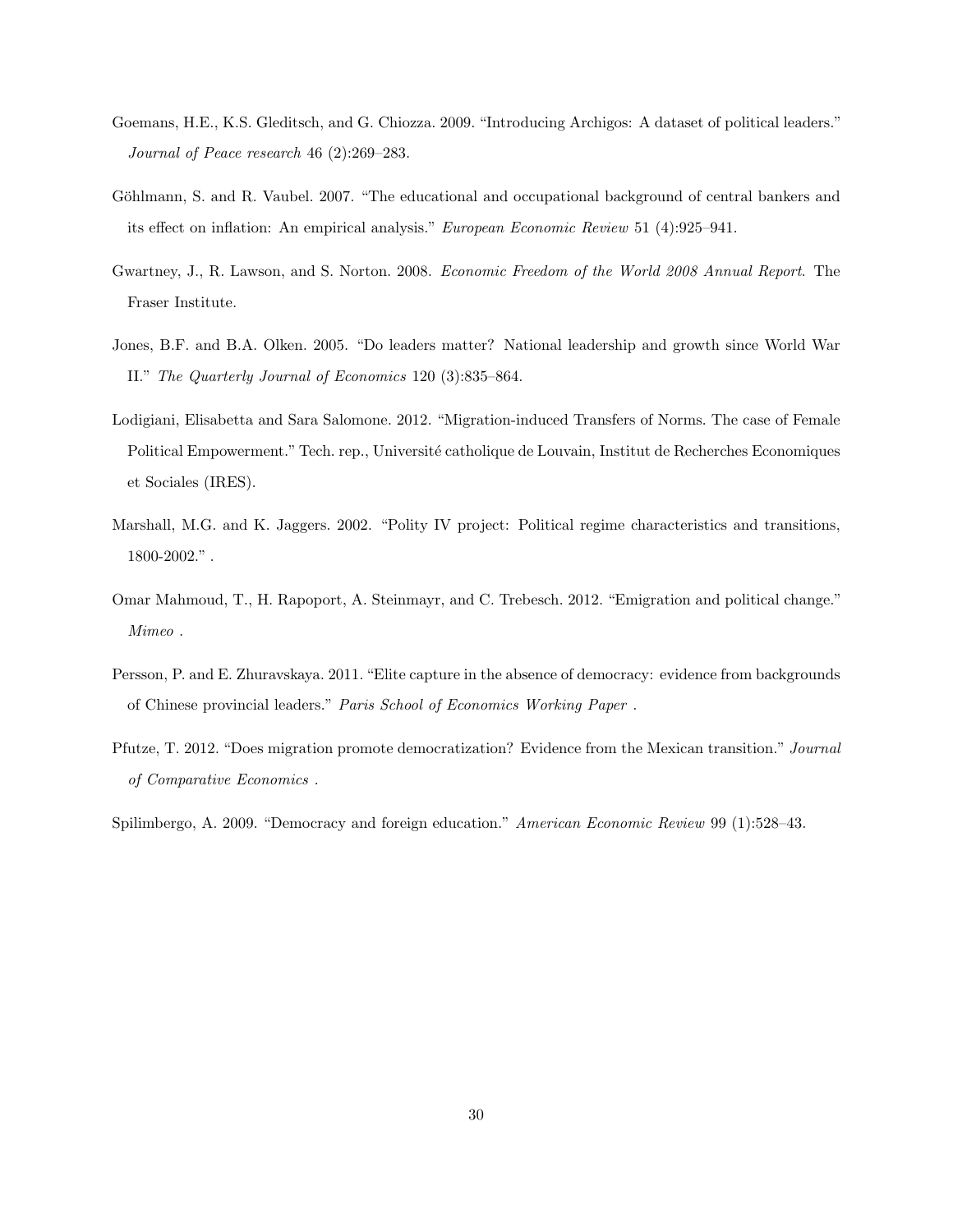# 10 Appendices

|                       | Difference  | $(t \text{ statistics})$ | Observations |
|-----------------------|-------------|--------------------------|--------------|
| Woman                 | $-0.0123$   | (1.06)                   | 932          |
| Age at arrival        | $-2.224***$ | (2.74)                   | $926^a$      |
| Tenure Duration       | $2590.7***$ | $(-14.63)$               | 932          |
| <b>High Education</b> | $-0.0728*$  | (1.73)                   | 775          |
| Military              | $-0.0821**$ | (2.24)                   | 792          |
| Law                   | $-0.00819$  | (0.25)                   | 792          |
| Eco                   | $-0.00450$  | (0.20)                   | 792          |
| Health                | $-0.00700$  | (0.40)                   | 792          |
| Admin                 | 0.0106      | $(-0.46)$                | 792          |
| Academics             | 0.0302      | $(-1.08)$                | 792          |
| Worker                | $0.0325**$  | $(-2.20)$                | 792          |
| Religious             | $-0.00129$  | (0.14)                   | 792          |
| Scientist             | 0.00893     | $(-0.39)$                | 792          |
| <b>Business</b>       | 0.0211      | $(-1.24)$                | 792          |
| Migration             | 0.0437      | $(-1.11)$                | 786          |
| Mig - Diplomacy       | $-0.0544*$  | (1.93)                   | 786          |
| Mig - Study           | 0.0359      | $(-0.86)$                | 786          |
| Mig - Exile           | $0.0484*$   | $(-1.67)$                | 786          |
| Mig - Military        | $-0.00582$  | (0.18)                   | 786          |
| Migration Duration    | 0.747       | $(-0.65)$                | 373          |

Annex A: Differences between leaders who stayed more or less than one year in power

Table A

\*\*\* p<0.01, \*\* p<0.05, \* p<0.1.

<sup>a</sup>The date of birth of six leaders of the sample are not available.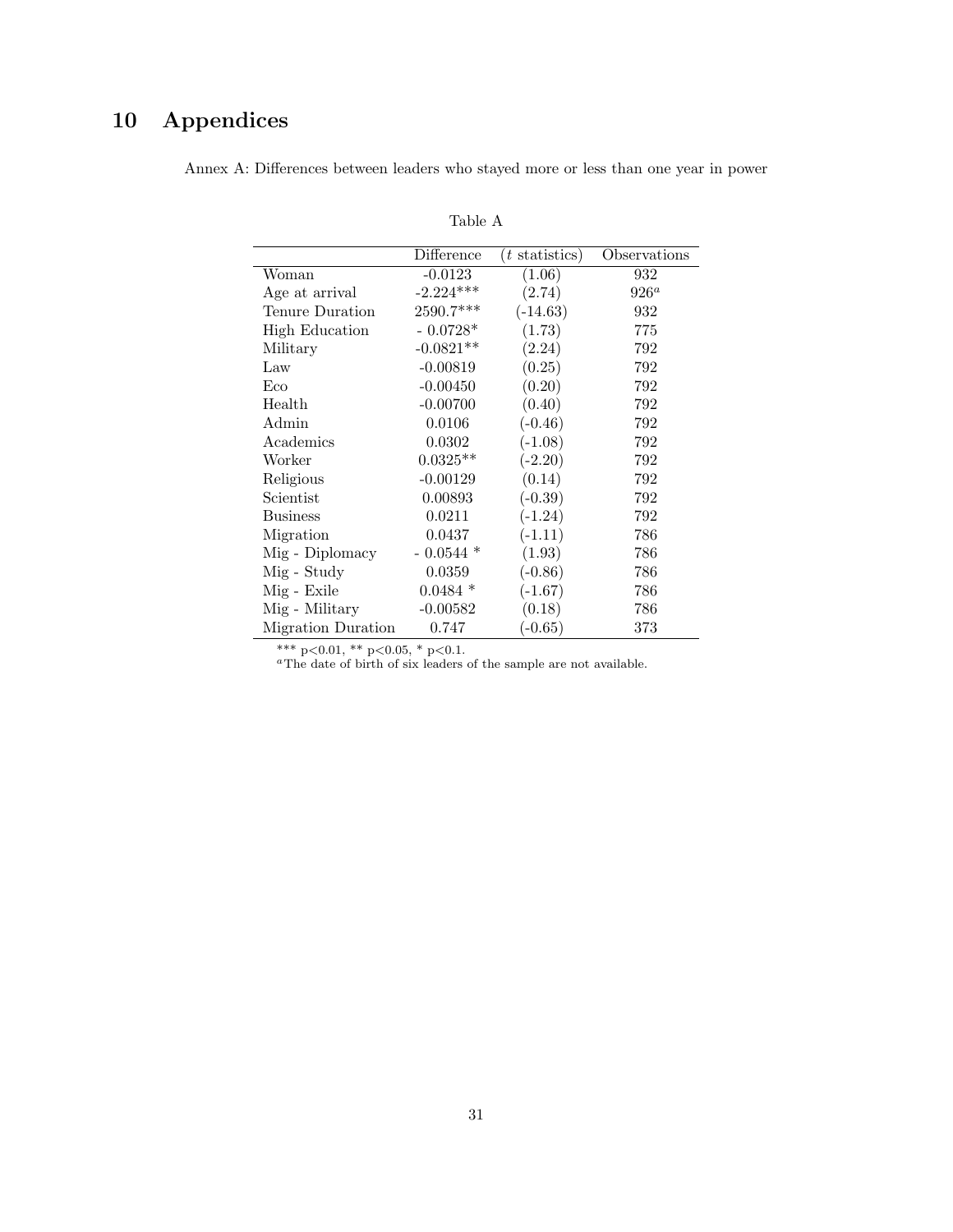#### Annex B: Attrition issue

Among the sample of 679 leaders (who stayed more than one year in power), we do not have information on migration for 69 of them. In the following table, we re-iterate the benchmark estimations presented in Table 3 by treating these 69 leaders as non-migrants. Indeed, it is more plausible that those missing values equal 0, given that we rarely can directly read in a leader's biography that "he never migrated".

| Dependent: Polity Score | (1)            | $\left( 2\right)$ | $\left( 3\right)$ | $\left( 4\right)$ |
|-------------------------|----------------|-------------------|-------------------|-------------------|
|                         |                |                   |                   |                   |
| Migration               | $-0.420$       |                   |                   |                   |
|                         | (0.484)        |                   |                   |                   |
| Mig - Study             |                | $0.902*$          | $1.459***$        | $1.071**$         |
|                         |                | (0.463)           | (0.484)           | (0.512)           |
| Mig - Exile             |                | $1.038**$         | $1.382***$        | 0.643             |
|                         |                | (0.493)           | (0.474)           | (0.563)           |
| Mig - Diplomacy         |                | $-0.695$          | $-0.573$          | $-0.537$          |
|                         |                | (0.680)           | (0.782)           | (0.787)           |
| Mig - Military          |                | $-2.759***$       | $-3.648***$       | 0.451             |
|                         |                | (0.706)           | (0.771)           | (1.113)           |
| Constant                | 0.942          | $-1.261$          | $-7.932***$       | 3.782             |
|                         | (1.284)        | (1.289)           | (1.934)           | (2.530)           |
|                         |                |                   |                   |                   |
| Observations            | 550            | 550               | 397               | 374               |
| R-squared               | 0.514          | 0.557             | 0.642             | 0.680             |
| Number of id            | 124            | 124               | 113               | 109               |
| Leader level controls   | Yes            | Yes               | Yes               | Yes               |
| Country level controls  | No             | No                | Yes               | Yes               |
| Profession dummies      | N <sub>0</sub> | No                | N <sub>0</sub>    | Yes               |
| Country FE              | <b>Yes</b>     | Yes               | <b>Yes</b>        | Yes               |
| Year FE                 | Yes            | Yes               | Yes               | Yes               |

Table B.1

Robust standard errors in parentheses, clustered at the country level. \*\*\*  $p<0.01$ ,  $^{\ast\ast}$  p<0.05,  $^{\ast}$  p<0.1.

Leader level controls refer to: Tenure duration, Woman, High Education. Country level controls refer to: GDP pc growth (tenure), Emig and Skilled Emig.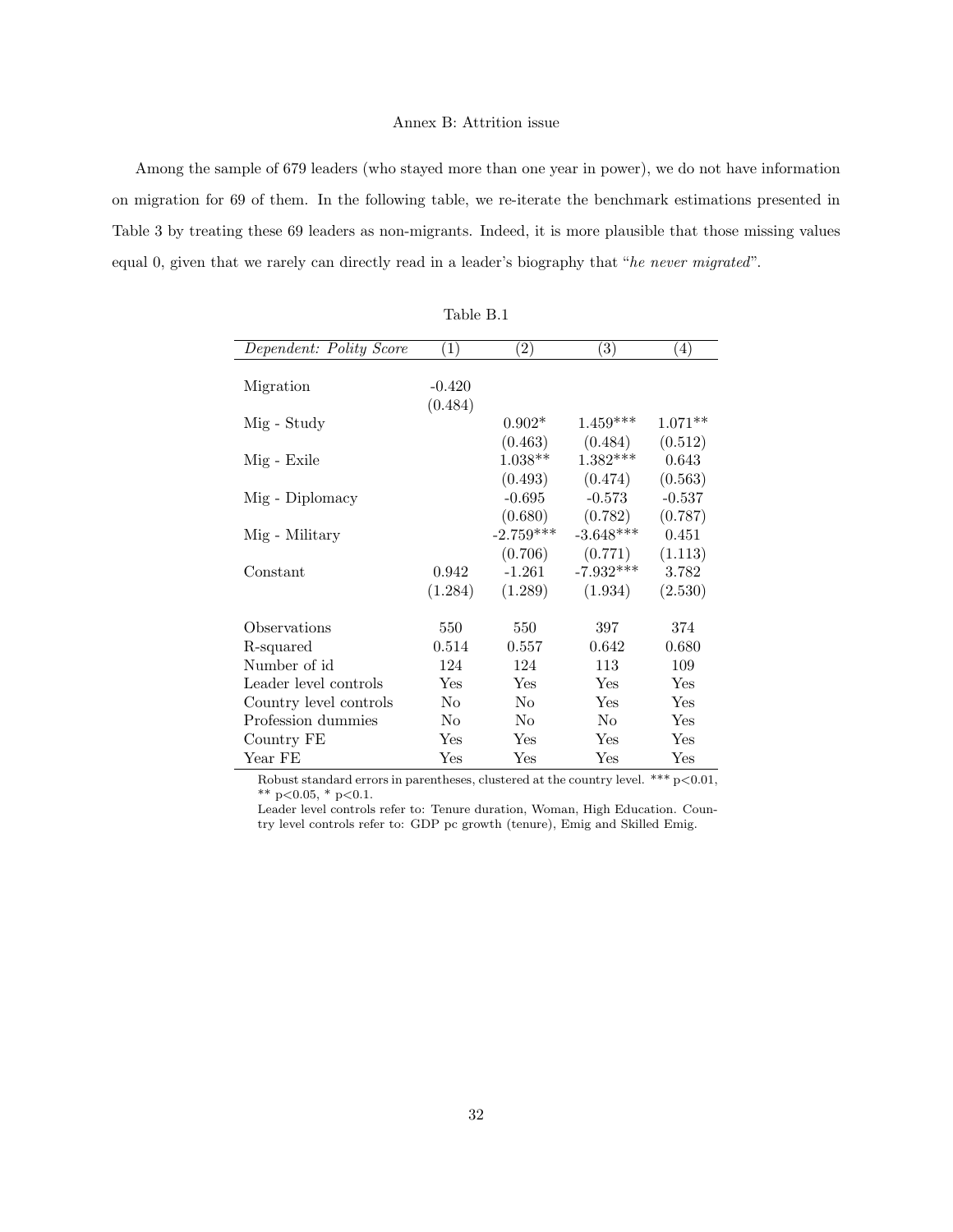We then reproduce the same test, this time treating the 69 leaders as migrants.

| Dependent: Polity Score | $\left( 1\right)$ | $\left( 2\right)$ | $\bar{(3)}$    | $\left( 4\right)$ |
|-------------------------|-------------------|-------------------|----------------|-------------------|
|                         |                   |                   |                |                   |
| Migration               | $-0.254$          |                   |                |                   |
|                         | (0.440)           |                   |                |                   |
| Mig - Study             |                   | $1.062**$         | $1.401***$     | $0.955*$          |
|                         |                   | (0.472)           | (0.476)        | (0.506)           |
| Mig - Exile             |                   | $1.340***$        | $1.370***$     | 0.472             |
|                         |                   | (0.489)           | (0.489)        | (0.567)           |
| Mig - Diplomacy         |                   | $-0.393$          | $-0.685$       | $-0.898$          |
|                         |                   | (0.681)           | (0.733)        | (0.739)           |
| Mig - Military          |                   | $-2.530***$       | $-3.768***$    | $-0.0558$         |
|                         |                   | (0.637)           | (0.739)        | (0.997)           |
| Constant                | 0.866             | $-1.164$          | $-7.511***$    | 3.868             |
|                         | (1.286)           | (1.265)           | (1.694)        | (2.571)           |
|                         |                   |                   |                |                   |
| Observations            | 550               | 550               | 397            | 374               |
| R-squared               | 0.513             | 0.556             | 0.645          | 0.678             |
| Number of id            | 124               | 124               | 113            | 109               |
| Leader level controls   | Yes               | Yes               | <b>Yes</b>     | Yes               |
| Country level controls  | N <sub>o</sub>    | N <sub>o</sub>    | Yes            | Yes               |
| Profession dummies      | No                | No                | N <sub>o</sub> | Yes               |
| Country FE              | Yes               | Yes               | Yes            | Yes               |
| Year FE                 | Yes               | Yes               | Yes            | Yes               |

Table B.2

Robust standard errors in parentheses, clustered at the country level. \*\*\* p<0.01, \*\* p<0.05, \* p<0.1.

Leader level controls refer to: Tenure duration, Woman, High Education. Country level controls refer to: GDP pc growth (tenure), Emig and Skilled Emig.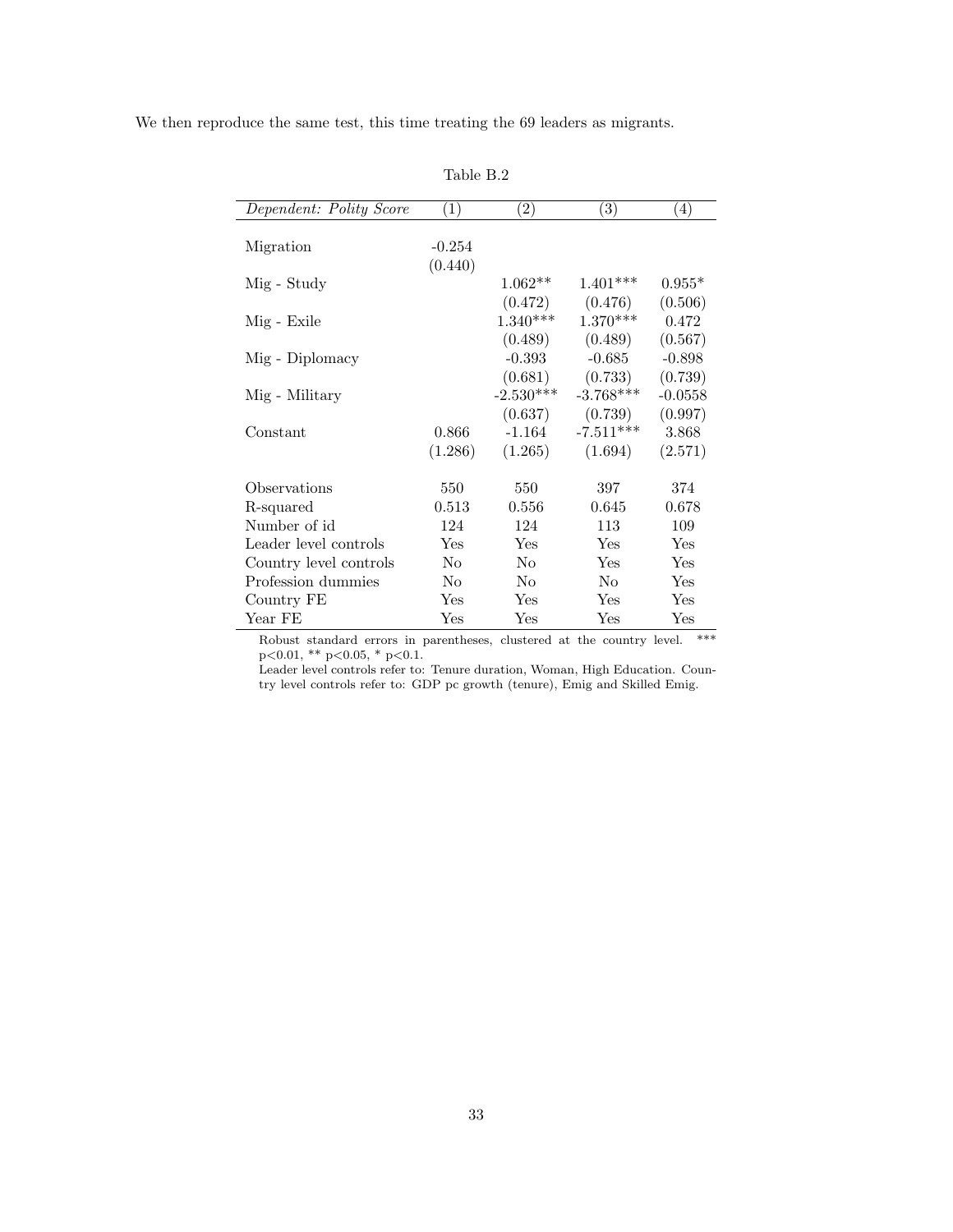Annex C: Correlation table between migration experiences and professional background

|                 | Migration             | Mig - Study | Mig - Exile | Mig - Diplomacy | Mig - Military |
|-----------------|-----------------------|-------------|-------------|-----------------|----------------|
| Mig - Study     | $0.62\overline{2***}$ |             |             |                 |                |
| Mig - Exile     | $0.295***$            | $0.126***$  |             |                 |                |
| Mig - Diplomacy | $0.263***$            | $-0.093**$  | $-0.067*$   |                 |                |
| Mig - Military  | $0.330***$            | $-0.110***$ | $-0.052$    | 0.058           |                |
| Military        | $0.152***$            | $-0.248***$ | $-0.116***$ | $0.098**$       | $0.730***$     |
| Law             | $-0.134***$           | $-0.027$    | 0.054       | $-0.050$        | $-0.216***$    |
| Eco             | 0.031                 | $0.141***$  | $-0.062$    | $-0.028$        | $-0.126***$    |
| Health          | $0.087**$             | $0.152***$  | $-0.015$    | $-0.029$        | $-0.085**$     |
| Admin           | 0.010                 | 0.034       | $-0.005$    | $0.114***$      | $-0.125***$    |
| Acad            | 0.014                 | $0.140***$  | 0.003       | $-0.057$        | $-0.172***$    |
| <b>Business</b> | $-0.045$              | 0.015       | 0.051       | $-0.060$        | $-0.069$       |
| Religious       | $-0.010$              | $-0.014$    | $0.084**$   | $-0.045$        | $-0.058$       |
| Scientist       | 0.003                 | $0.113***$  | $0.072*$    | $-0.041$        | $-0.089**$     |
| Worker          | $-0.159***$           | $-0.116***$ | 0.030       | $-0.044$        | $-0.096**$     |

Table C

\*\*\* p<0.01, \*\* p<0.05, \* p<0.1.